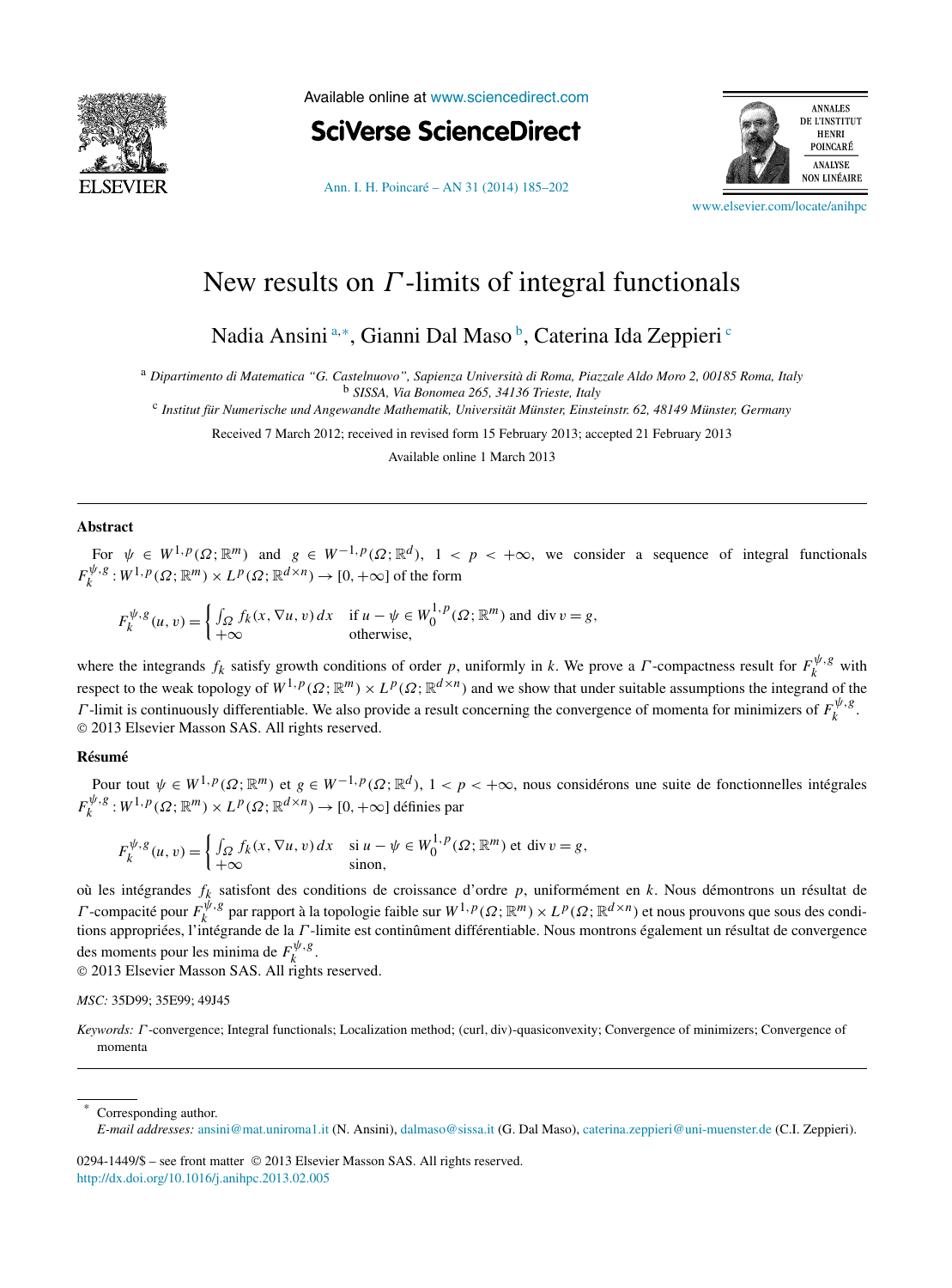## <span id="page-1-0"></span>**1. Introduction**

In this paper we consider sequences of integral functionals  $F_k : W^{1,p}(\Omega; \mathbb{R}^m) \times L^p(\Omega; \mathbb{R}^{d \times n}) \to [0, +\infty)$  of the form

$$
F_k(u, v) = \int_{\Omega} f_k(x, \nabla u, v) dx,
$$
\n(1.1)

where *Ω* is a bounded open set in  $\mathbb{R}^n$  and the integrands *f<sub>k</sub>* satisfy suitable coerciveness and growth conditions of order  $p \in (1, \infty)$ , uniformly in *k* (see [\(2.1\)](#page-2-0) below). Specifically we are interested in the asymptotic behavior of the solutions to the following minimization problems

$$
\min\{F_k(u,v)\colon u-\psi\in W_0^{1,p}(\Omega; \mathbb{R}^m), \ v\in L^p(\Omega; \mathbb{R}^{d\times n}), \ \text{div}\, v=g\},\tag{1.2}
$$

where  $\psi \in W^{1,p}(\Omega;\mathbb{R}^m)$  and  $g \in W^{-1,p}(\Omega;\mathbb{R}^d)$  are given. The relevance of this setting where the functionals are defined on pairs  $(u, v)$  satisfying the differential constraint  $(curl u, div v) = (0, g)$  lies in the fact that in many applications (see e.g. the case of electromagnetism) PDEs constraints of this type arise naturally.

To take into account the boundary and divergence constraints on *u* and *v*, respectively, we introduce the functionals

$$
F_k^{\psi,g}(u,v) = \begin{cases} F_k(u,v) & \text{if } u - \psi \in W_0^{1,p}(\Omega; \mathbb{R}^m) \text{ and } \text{div } v = g, \\ +\infty & \text{otherwise.} \end{cases}
$$
(1.3)

The main result of the present paper is as follows: if  $f_k$  is a sequence of functions satisfying [\(2.1\)](#page-2-0) and  $F_k$  are as in (1.1), there exist a subsequence of  $f_k$ , not relabeled, and a function  $f$  such that the sequence  $F_k^{\psi, g}$   $\Gamma$ -converges to the corresponding functional  $F^{\psi,g}$ , with respect to the weak topology of  $W^{1,p}(\Omega;\mathbb{R}^m)\times L^p(\Omega;\mathbb{R}^{d\times n})$ . Moreover, the integrand *f* does not depend on  $\psi$  and *g* (see Theorem [2.1](#page-2-0) and Theorem [3.3\)](#page-10-0). The case of functionals independent of *u*, with the constraint div  $v = 0$ , has been studied in [\[2\],](#page-16-0) while similar problems in the framework of A-quasiconvexity have been studied in [\[9\].](#page-17-0) However, it does not seem that the techniques used in these papers can lead directly, in our case, to a limit integrand *f* independent of *g*.

We prove our main result in a nonconstructive way, following the so-called localization method of *Γ* -convergence. To this end, for every open set  $U \subseteq \Omega$  we consider the functionals

$$
F_k(u, v, U) = \int\limits_U f_k(x, \nabla u, v) dx.
$$
\n(1.4)

Notice that at this first stage both the boundary condition  $u = \psi$  and the constraint div  $v = g$  are omitted. In order to add the divergence constraint in the final step of the proof, it is convenient to introduce the following distance

$$
d((u_1, v_1), (u_2, v_2)) := \|u_1 - u_2\|_{L^p(\Omega; \mathbb{R}^m)} + \|v_1 - v_2\|_{W^{-1,p}(\Omega; \mathbb{R}^{d \times n})} + \left\| \text{div}(v_1 - v_2) \right\|_{W^{-1,p}(\Omega; \mathbb{R}^d)} \tag{1.5}
$$

for which  $(W^{1,p}(\Omega;\mathbb{R}^m) \times L^p(\Omega;\mathbb{R}^{d \times n}),d)$  is separable. Then, thanks to the general theory of *Γ*-convergence in separable metric spaces, in Section [2](#page-2-0) we prove that there exist a subsequence of  $f_k$ , not relabeled, and a function  $f$  such that for every open set  $U \subseteq \Omega$  the functionals  $F_k(\cdot, \cdot, U) \cap (d)$ -converge to the functional  $F(\cdot, \cdot, U)$  corresponding to *f* (see Theorem [2.3\)](#page-3-0). In particular this gives the  $\Gamma(d)$ -convergence for  $U = \Omega$  (see Theorem [2.1\)](#page-2-0). We also prove that under suitable assumptions on  $f_k$ , for a.e.  $x \in \Omega$  the integrand  $f(x, \cdot, \cdot)$  of the  $\Gamma(d)$ -limit *F* is continuously differentiable (see Theorem [2.8\)](#page-8-0).

By virtue of the above results, in Section [3](#page-9-0) we deduce that the functionals  $F_k^{\psi, g}$  *Γ*-converge to  $F^{\psi, g}$  with respect to the weak topology of  $W^{1,p}(\Omega;\mathbb{R}^m) \times L^p(\Omega;\mathbb{R}^{d \times n})$ . By general properties of *Γ*-convergence this gives the convergence of minima and minimizers.

In Section [4](#page-12-0) we also prove a result about the convergence of momenta for minimizers. Specifically, in Corollary [4.6](#page-16-0) we show that, if  $(u_k, v_k)$  is a minimizer of  $F_k^{\psi, g}$ , then there exist a subsequence of  $(u_k, v_k)$ , not relabeled, and a minimum point  $(u, v)$  of  $F^{\psi, g}$  such that  $u_k \to u$  weakly in  $W^{1, p}(\Omega; \mathbb{R}^m)$ ,  $v_k \to v$  weakly in  $L^p(\Omega; \mathbb{R}^{d \times n})$  (convergence of minimizers), and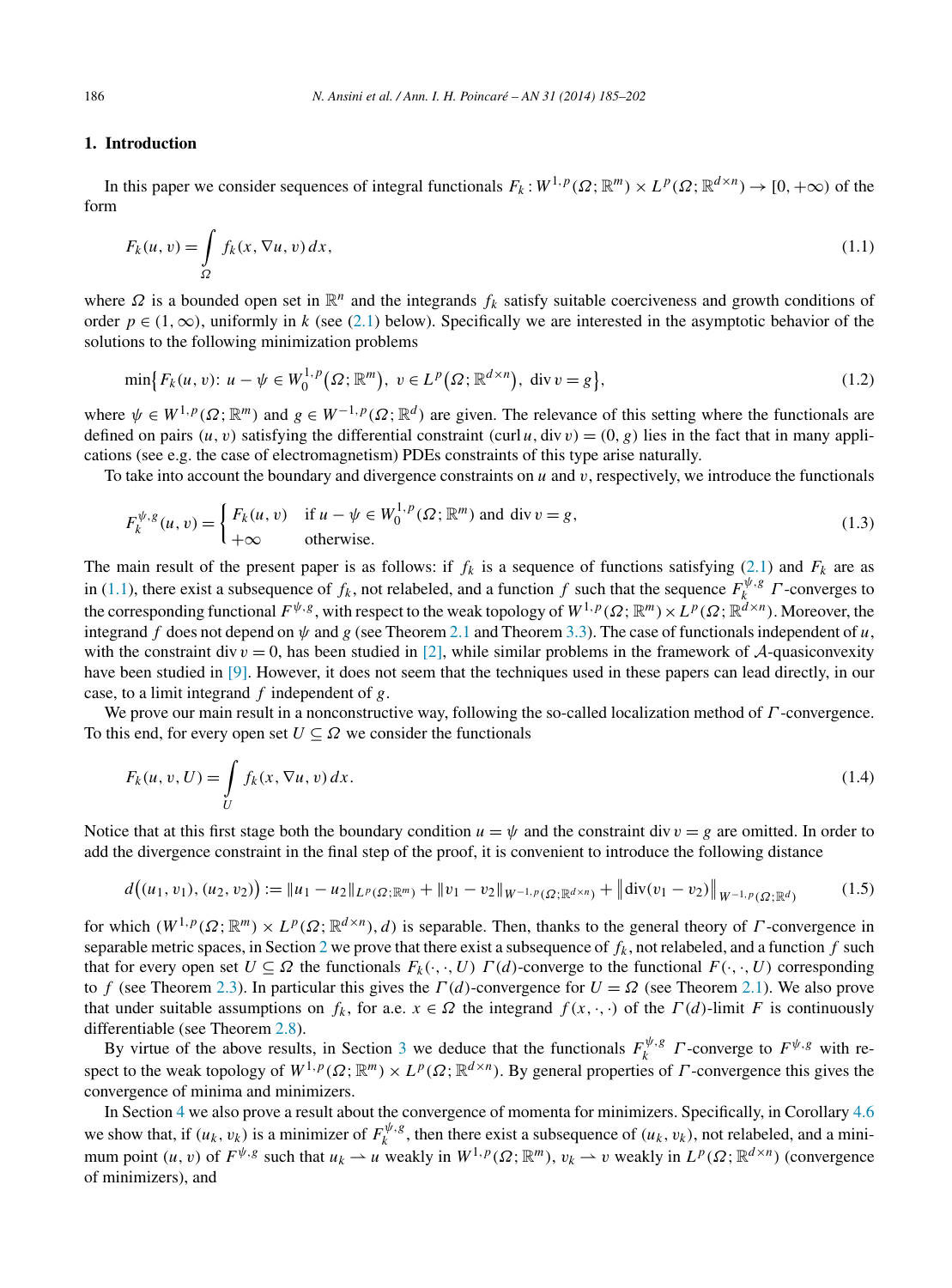<span id="page-2-0"></span>
$$
\partial_{\xi} f_k(x, \nabla u_k, v_k) \rightharpoonup \partial_{\xi} f(x, \nabla u, v) \quad \text{weakly in } L^q(\Omega; \mathbb{R}^{m \times n}), \tag{1.6}
$$

$$
\partial_{\eta} f_k(x, \nabla u_k, v_k) \rightharpoonup \partial_{\eta} f(x, \nabla u, v) \quad \text{weakly in } L^q(\Omega; \mathbb{R}^{d \times n})
$$
\n(1.7)

(convergence of momenta). More in general we show that  $(1.6)$  and  $(1.7)$  can be obtained without assuming the minimality of  $(u_k, v_k)$  (see Theorem [4.5\)](#page-15-0). Indeed, the only hypotheses we need are:  $u_k \to u$  weakly in  $W^{1,p}(\Omega; \mathbb{R}^m)$ ,  $v_k \rightharpoonup v$  weakly in  $L^p(\Omega; \mathbb{R}^{d \times n})$ , and

$$
\int_{\Omega} f_k(x, \nabla u_k, v_k) dx \to \int_{\Omega} f(x, \nabla u, v) dx.
$$

We finally remark that in the recent paper  $\lceil 3 \rceil$ , inspired by previous results contained in  $\lceil 10, 16 \rceil$ , it is shown that minimum problems like [\(1.2\)](#page-1-0) naturally arise when dealing with sequences of Dirichlet problems of the type

$$
\begin{cases}\n-\operatorname{div}(\sigma_k \nabla w_k) = h & \text{in } \Omega, \\
w_k \in H_0^1(\Omega),\n\end{cases}
$$

with  $(\sigma_k)$  uniformly elliptic and non-symmetric. In this respect, the results contained in the present paper are used in [\[1\]](#page-16-0) to provide a *Γ* -convergence approach to the study of *H*-convergence of non-symmetric linear elliptic operators (see also [\[3\]\)](#page-16-0). Namely, thanks to Proposition [2.6](#page-7-0) and Theorem [4.5](#page-15-0) of the present paper, in [\[1\]](#page-16-0) we give an alternative and purely variational proof of the compactness of *H*-convergence, originally proved by other methods by Murat and Tartar [\[17,18\].](#page-17-0)

## **2.** *Γ* **-convergence of integral functionals**

In this section we prove a compactness result, with respect to *Γ* -convergence, for integral functionals depending on the gradient of a vector-valued function and on a matrix-valued field.

Let  $\Omega$  be a bounded open set in  $\mathbb{R}^n$  and let  $1 < p < +\infty$ . Let  $f_k : \Omega \times \mathbb{R}^{m \times n} \times \mathbb{R}^{d \times n} \to [0, +\infty)$  be a sequence of Borel functions satisfying the following growth conditions of order *p*: there exist  $a_0$ ,  $a_1 > 0$  and two nonnegative functions  $b_0, b_1 \in L^1(\Omega)$  such that for almost every  $x \in \Omega$ 

$$
a_0(|\xi|^p + |\eta|^p) - b_0(x) \le f_k(x, \xi, \eta) \le a_1(|\xi|^p + |\eta|^p) + b_1(x),\tag{2.1}
$$

for every  $k \in \mathbb{N}$ ,  $\xi \in \mathbb{R}^{m \times n}$ , and  $\eta \in \mathbb{R}^{d \times n}$ .

Consider the sequence of integral functionals  $F_k : W^{1,p}(\Omega;\mathbb{R}^m) \times L^p(\Omega;\mathbb{R}^{d \times n}) \to [0,+\infty)$  defined as follows

$$
F_k(u, v) := \int_{\Omega} f_k(x, \nabla u, v) dx.
$$
\n(2.2)

On  $W^{1,p}(\Omega;\mathbb{R}^m) \times L^p(\Omega;\mathbb{R}^{d \times n})$  consider the distance *d* defined by [\(1.5\)](#page-1-0). Clearly we have

$$
d\big((u_k, v_k), (u, v)\big) \to 0 \quad \Leftrightarrow \quad \begin{cases} u_k \to u & \text{strongly in } L^p\big(\Omega; \mathbb{R}^m\big), \\ v_k \to v & \text{strongly in } W^{-1,p}\big(\Omega; \mathbb{R}^{d \times n}\big), \\ \text{div } v_k \to \text{div } v & \text{strongly in } W^{-1,p}\big(\Omega; \mathbb{R}^d\big). \end{cases}
$$

Notice that  $(W^{1,p}(\Omega;\mathbb{R}^m) \times L^p(\Omega;\mathbb{R}^{d \times n}), d)$  is a separable metric space.

The following compactness theorem is the main result of this section.

**Theorem 2.1** *(* $\Gamma$ *-compactness of integral functionals). Let*  $F_k$  *be the sequence of functionals defined in* (2.2) *with*  $f_k$ *satisfying* (2.1)*. Then, there exist a subsequence*  $F_{k_j}$  *and a Borel function*  $f : \Omega \times \mathbb{R}^{m \times n} \times \mathbb{R}^{d \times n} \to [0, +\infty)$  *such that the functionals*  $F_{k_j}$   $\Gamma(d)$ *-converge to the functional*  $F: W^{1,p}(\Omega;\mathbb{R}^m) \times L^p(\Omega;\mathbb{R}^{d \times n}) \to [0, +\infty)$  *defined as* 

$$
F(u, v) := \int_{\Omega} f(x, \nabla u, v) dx,
$$
\n(2.3)

*with f satisfying*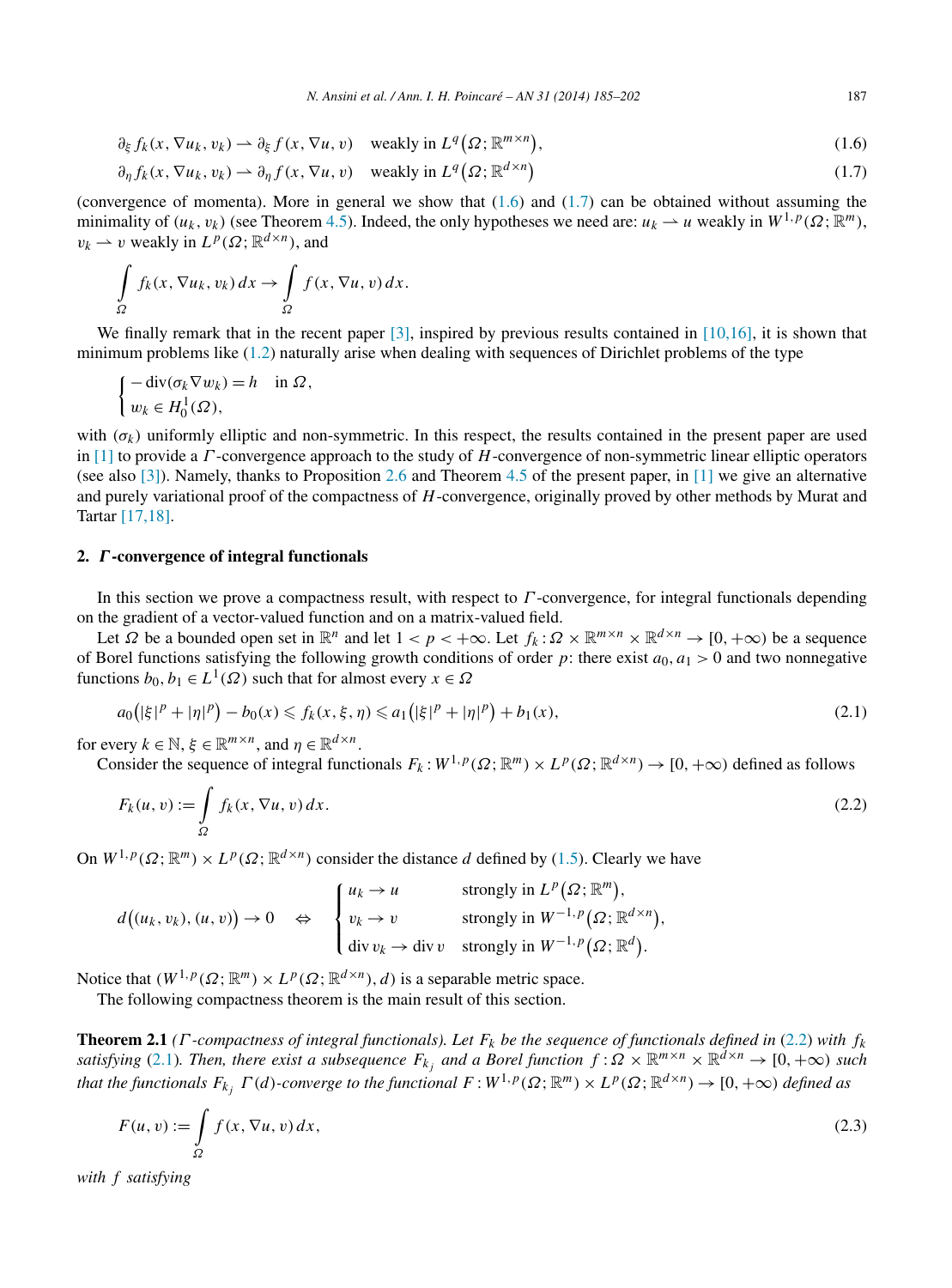<span id="page-3-0"></span>
$$
a_0(|\xi|^p + |\eta|^p) - b_0(x) \leq f(x, \xi, \eta) \leq a_1(|\xi|^p + |\eta|^p) + b_1(x),\tag{2.4}
$$

$$
\left| f(x,\xi_1,\eta_1) - f(x,\xi_2,\eta_2) \right| \le a_2 \left( |\xi_1 - \xi_2| + |\eta_1 - \eta_2| \right) \left( |\xi_1| + |\xi_2| + |\eta_1| + |\eta_2| + b_2(x) \right)^{p-1}
$$
\n(2.5)

for almost every  $x \in \Omega$ ,  $\xi, \xi_1, \xi_2 \in \mathbb{R}^{m \times n}$ ,  $\eta, \eta_1, \eta_2 \in \mathbb{R}^{d \times n}$ , where  $a_2 \in \mathbb{R}^+$  and  $b_2 \in L^p(\Omega)^+$  depend only on  $a_0, a_1, b_0, b_1.$ 

We prove Theorem [2.1](#page-2-0) in a nonconstructive way, following the so-called localization method of *Γ* -convergence, for which we refer the reader to [\[12, Chapters 14–20\].](#page-17-0) Loosely speaking, this method consists of two main steps. In the first one, based on compactness arguments, we prove the existence of a *Γ* -converging (sub)sequence. While in the second one we recover enough information on the structure of the *Γ* -limit as to obtain a representation in an integral form.

As a preliminary step, we localize the sequence *Fk* by introducing an explicit dependence on the set of integration. With a little abuse of notation, we consider the functionals

$$
F_k(u, v, B) := \int\limits_B f_k(x, \nabla u, v) dx,
$$
\n(2.6)

defined for every  $u \in W^{1,p}(\Omega;\mathbb{R}^m)$ ,  $v \in L^p(\Omega;\mathbb{R}^{d \times n})$ , and for every Borel set  $B \subseteq \Omega$ , so that  $F_k(u,v,\Omega) =$  $F_k(u,v)$ .

Let  $\mathcal{A}(\Omega)$  be the set of all open subset of  $\Omega$ . The following compactness theorem shows that there exists a subsequence whose  $\Gamma$ -limit  $F(u, v, U)$  is a measure with respect to U. This is a preliminary step to obtain the integral representation (2.8) below.

**Proposition 2.2** *(Γ*-*compactness).* Let  $F_k: W^{1,p}(\Omega; \mathbb{R}^m) \times L^p(\Omega; \mathbb{R}^{d \times n}) \times A(\Omega) \to [0, +\infty)$  be the sequence of *functionals defined by* (2.6)*, with*  $f_k$  *satisfying the growth conditions* [\(2.1\)](#page-2-0)*. Then, there exist a subsequence*  $F_k$  *and a local functional*  $F: W^{1,p}(\Omega; \mathbb{R}^m) \times L^p(\Omega; \mathbb{R}^{d \times n}) \times A(\Omega) \to [0, +\infty)$  *such that* 

*F<sub>k<sub>i</sub>*</sub> $(\cdot, \cdot, U)$  *Γ*(*d*)*-converges to F*( $\cdot, \cdot, U$ )

*for every*  $U \in \mathcal{A}(\Omega)$ *. Moreover, for all*  $(u, v) \in W^{1, p}(\Omega; \mathbb{R}^m) \times L^p(\Omega; \mathbb{R}^{d \times n})$  *the set function*  $F(u, v, \cdot)$  *is the restriction to* A*(Ω) of a nonnegative Borel measure defined on Ω. Finally,*

$$
F(u + s, v, U) = F(u, v, U)
$$
\n(2.7)

*for every*  $(u, v) \in W^{1, p}(\Omega; \mathbb{R}^m) \times L^p(\Omega; \mathbb{R}^{d \times n})$ ,  $s \in \mathbb{R}^m$ *, and*  $U \in \mathcal{A}(\Omega)$ *.* 

**Proof.** Arguing as in [\[12, Theorem 19.1\]](#page-17-0) we can prove that the sequence  $F_k$  satisfies the fundamental estimate intro-duced in [\[12, Definition 18.2\].](#page-17-0) Since  $(W^{1,p}(\Omega;\mathbb{R}^m) \times L^p(\Omega;\mathbb{R}^{d \times n}),d)$  is a separable metric space, the result can be obtained by adapting the arguments of [\[12, Section 18\].](#page-17-0) The functional *F* is local by [\[12, Proposition 16.15\].](#page-17-0) The final statement of the proposition is trivial.  $\Box$ 

Using Proposition 2.2, we now provide an integral representation formula for the *Γ (d)*-limit *F*. The proof relies on standard arguments that we repeat and adapt to our context for the reader's convenience. Note that Theorem [2.1](#page-2-0) follows from Theorem 2.3 below by taking  $U = \Omega$ .

**Theorem 2.3** *(Γ* -*compactness of local integral functionals). Let*  $f_k$ :  $\Omega \times \mathbb{R}^{m \times n} \times \mathbb{R}^{d \times n} \to [0, +\infty)$  *be Borel functions satisfying the growth assumptions* [\(2.1\)](#page-2-0)*, and let*  $F_k$  *be as in* (2.6)*. Then, there exist a subsequence*  $F_{k_j}$  *and a Borel function*  $f: \Omega \times \mathbb{R}^{m \times n} \times \mathbb{R}^{d \times n} \to [0, +\infty)$ *, satisfying* (2.4) *and* (2.5)*, such that for every*  $U \in \mathcal{A}(\Omega)$  *the functionals*  $F_{k_i}(\cdot, \cdot, U) \Gamma(d)$ -converge to the functional  $F(\cdot, \cdot, U): W^{1,p}(\Omega; \mathbb{R}^m) \times L^p(\Omega; \mathbb{R}^{d \times n}) \to [0, +\infty)$  defined as

$$
F(u, v, U) := \int\limits_{U} f(x, \nabla u, v) dx.
$$
\n(2.8)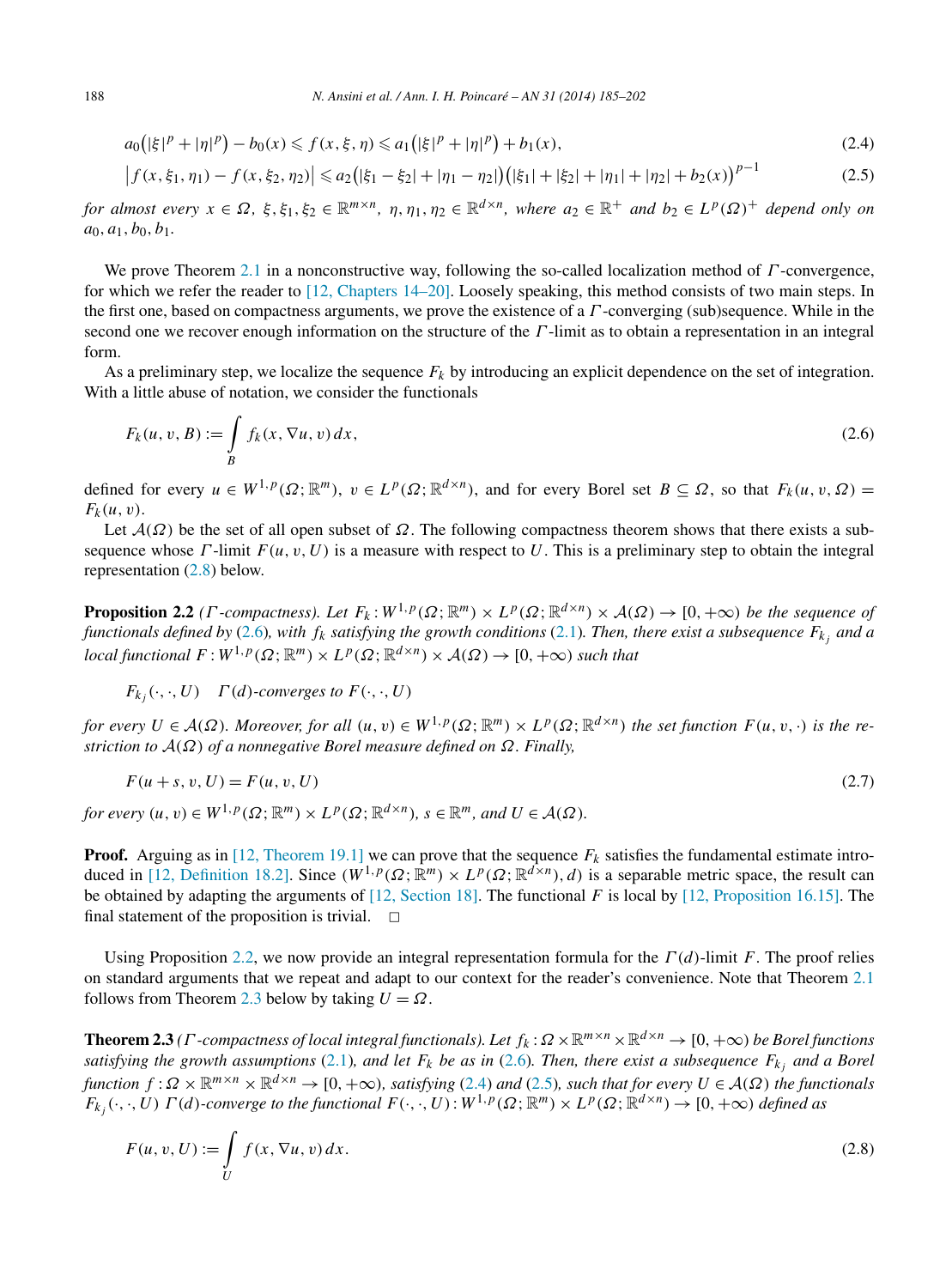<span id="page-4-0"></span>**Proof.** Proposition [2.2](#page-3-0) ensures the existence of a subsequence  $F_{k_i}(\cdot, \cdot, U)$  that  $\Gamma(d)$ -converges to a functional  $F(\cdot, \cdot, U)$ , for every  $U \in \mathcal{A}(\Omega)$ . Hence, it remains to deduce the integral representation formula [\(2.8\)](#page-3-0). This is done in several steps.

#### *Step 1. Definition of f .*

Fix  $(\xi, \eta) \in \mathbb{R}^{m \times n} \times \mathbb{R}^{d \times n}$  and define  $u_{\xi}(x) = \xi x$ ; by Proposition [2.2](#page-3-0)  $F(u_{\xi}, \eta, \cdot)$  can be extended to a Borel measure on  $\Omega$  which, by [\(2.1\)](#page-2-0), is absolutely continuous with respect to the Lebesgue measure. For every  $x \in \Omega$  we define

$$
f(x, \xi, \eta) := \limsup_{\rho \to 0^+} \frac{F(u_{\xi}, \eta, B_{\rho}(x))}{|B_{\rho}(x)|},
$$
\n(2.9)

where  $B_\rho(x)$  is the *n*-dimensional ball of radius  $\rho > 0$ , centered at *x*. Then *f* is a Borel function and by the Lebesgue Differentiation Theorem we have

$$
F(u_{\xi}, \eta, U) = \int_{U} f(x, \xi, \eta) dx,
$$
\n(2.10)

for every  $U \in \mathcal{A}(\Omega)$ . By [\(2.1\)](#page-2-0) it follows that [\(2.4\)](#page-3-0) holds at every Lebesgue point common to  $b_0$  and  $b_1$ .

*Step 2. Integral representation on piecewise affine and piecewise constant functions.*

Since *F* is local and  $F(u, v, \cdot)$  is a measure, from [\(2.7\)](#page-3-0) and (2.10) we obtain that

$$
F(u, v, U) = \int\limits_{U} f(x, \nabla u, v) dx
$$

when *u* is piecewise affine and *v* is piecewise constant (we assume that the boundaries of the sets where *u* is affine and *v* is constant have zero Lebesgue measure). We refer to the proof of [\[12, Theorem 20.1\]](#page-17-0) for the details.

#### *Step 3. Convexity properties of f .*

The proof of the rank-1-convexity in  $\xi$  is standard (see, e.g., [\[8, Theorem 9.1\]\)](#page-17-0). Let us prove that *f* is rank- $(n-1)$ convex in *η*, *i.e.*, for every  $t \in (0, 1)$ 

$$
f(x, \xi, t\eta_1 + (1 - t)\eta_2) \leqslant tf(x, \xi, \eta_1) + (1 - t)f(x, \xi, \eta_2)
$$
\n(2.11)

for every  $x \in \Omega$ , for every  $\xi \in \mathbb{R}^{m \times n}$ , and for every  $\eta_1, \eta_2 \in \mathbb{R}^{d \times n}$  with  $\text{rank}(\eta_1 - \eta_2) \leq n - 1$ . By (2.9) it suffices to show that, if  $B_\rho(x) \subset \Omega$ , then for all  $t \in (0, 1)$ 

$$
F(u_{\xi}, t\eta_1 + (1-t)\eta_2, B_{\rho}(x)) \leq t F(u_{\xi}, \eta_1, B_{\rho}(x)) + (1-t)F(u_{\xi}, \eta_2, B_{\rho}(x))
$$

for every  $\xi \in \mathbb{R}^{m \times n}$  and for every  $\eta_1, \eta_2 \in \mathbb{R}^{d \times n}$  with rank $(\eta_1 - \eta_2) \leq n - 1$ . This inequality can be obtained as in [\[2,](#page-16-0) [Theorem 4.2, Step 3\].](#page-16-0) Indeed, as a consequence of the rank property of *η*1*,η*<sup>2</sup> we deduce the existence of a unit vector  $\nu \in \mathbb{S}^{n-1}$  such that  $(\eta_1 - \eta_2)\nu = 0$ . Then, if we define  $\nu : \mathbb{R}^n \mapsto {\eta_1, \eta_2}$  as  $\nu(y) = \eta_1$  if  $y \in U_1^{\nu}$  and  $\nu(y) = \eta_2$  if  $y \in U_2^{\nu}$ , with

$$
U_1^{\nu} := \{ y \in \mathbb{R}^n : h \leqslant y \cdot \nu < h + t, \ h \in \mathbb{Z} \},
$$
\n
$$
U_2^{\nu} := \{ y \in \mathbb{R}^n : h + t \leqslant y \cdot \nu < h + 1, \ h \in \mathbb{Z} \},
$$

we clearly have div  $v = 0$ . These sets represent a lamination of  $\mathbb{R}^n$  in the direction orthogonal to *v*, with volume fraction *t* and 1 − *t*. If we define  $v_h(y) := v(hy)$  for  $y \in \mathbb{R}^n$ , it is easy to show that

$$
v_h \rightharpoonup t\eta_1 + (1-t)\eta_2
$$
 weakly\* in  $L^{\infty}(\Omega; \mathbb{R}^{d \times n})$ , as  $h \to \infty$ .

Hence, in particular  $v_h$  converges strongly to *v* in  $W^{-1,p}(\Omega; \mathbb{R}^{d \times n})$  and div  $v_h = 0 = \text{div } v$ . Moreover, setting  $U_{1,h}^{\nu} := (1/h)U_1^{\nu}$  and  $U_{2,h}^{\nu} := (1/h)U_2^{\nu}$ , we have

 $\chi_{U_{1,h}^{\nu}} \rightharpoonup t$  and  $\chi_{U_{2,h}^{\nu}} \rightharpoonup 1 - t$  weakly<sup>\*</sup> in  $L^{\infty}(\Omega)$ , as  $h \to \infty$ .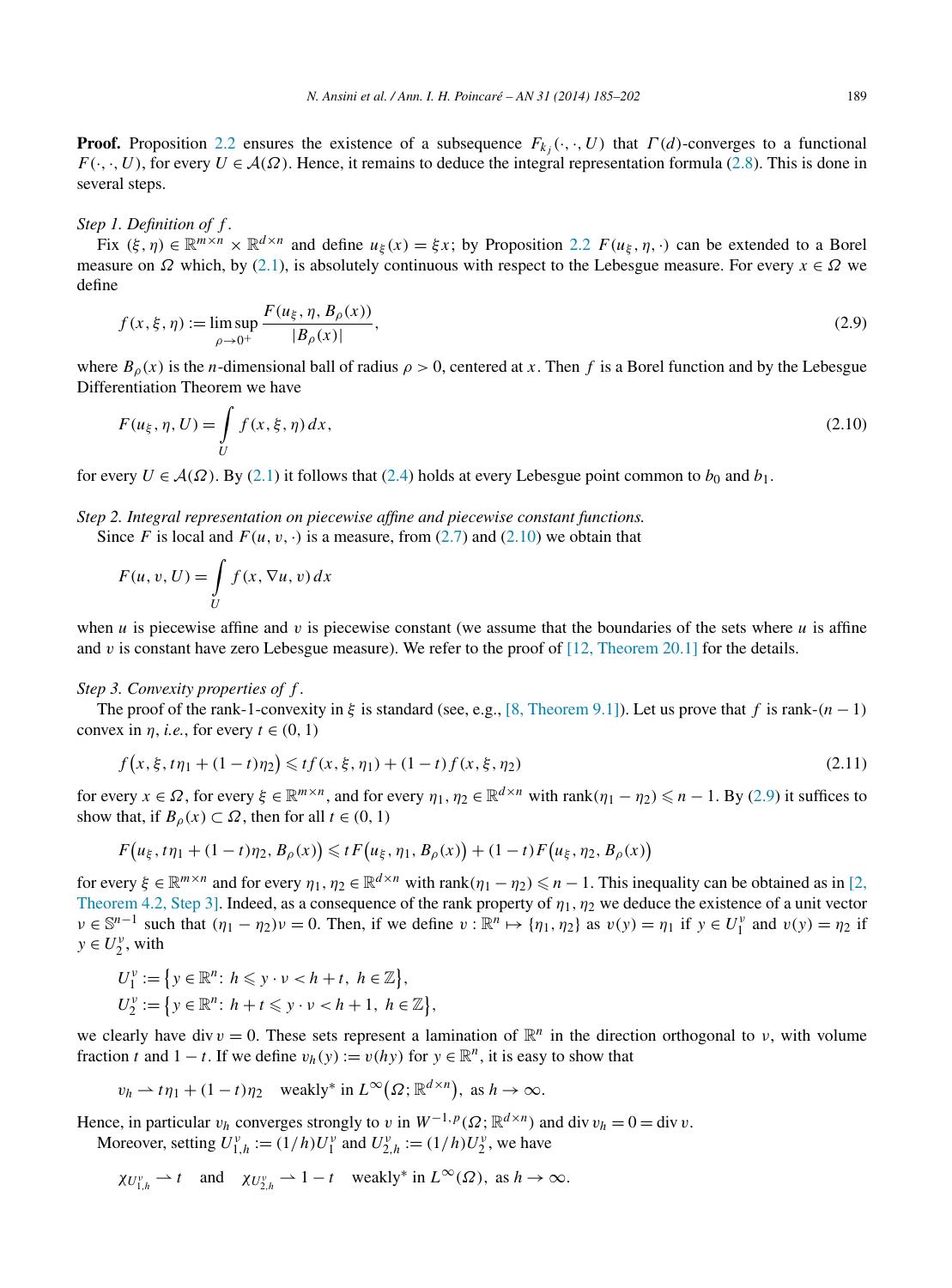By Step 2 and by the lower semicontinuity of *F* with respect to the metric *d*, we have

$$
F(u_{\xi}, t\eta_{1} + (1-t)\eta_{2}, B_{\rho}(x)) \leq \liminf_{h \to \infty} F(u_{\xi}, v_{h}, B_{\rho}(x))
$$
  
\n
$$
= \liminf_{h \to \infty} \left( \int_{U_{1,h}^{\nu} \cap B_{\rho}(x)} f(y, \xi, \eta_{1}) dy + \int_{U_{2,h}^{\nu} \cap B_{\rho}(x)} f(y, \xi, \eta_{2}) dy \right)
$$
  
\n
$$
= t \int_{B_{\rho}(x)} f(y, \xi, \eta_{1}) dy + (1-t) \int_{B_{\rho}(x)} f(y, \xi, \eta_{2}) dy
$$
  
\n
$$
= t F(u_{\xi}, \eta_{1}, B_{\rho}(x)) + (1-t) F(u_{\xi}, \eta_{2}, B_{\rho}(x)),
$$

for every  $\xi \in \mathbb{R}^{m \times n}$ . Finally, taking the limsup in  $\rho$  yields [\(2.11\)](#page-4-0).

The rank-1 convexity in  $\xi$  together with the rank- $(n-1)$  convexity in  $\eta$  ensures that  $f$  is separately convex in each component; *i.e.*, if  $\xi = (\xi)_{ij}$  and  $\eta = (\eta)_{\ell j}$ , f is convex in  $\xi_{ij}$  for every  $i = 1, ..., m$  and  $j = 1, ..., n$ , and it is convex in  $\eta_{\ell j}$  for every  $\ell = 1, \ldots, d$  and  $j = 1, \ldots, n$ . Therefore, the growth condition [\(2.4\)](#page-3-0) together with the separate convexity yields that  $f(x, \cdot, \cdot)$  is locally Lipschitz (see, e.g., [\[11, Lemma 2.2\]\)](#page-17-0). More precisely, there exist  $a_2 > 0$  and a nonnegative function  $b_2 \in L^p(\Omega)$  such that [\(2.5\)](#page-3-0) holds.

## *Step 4. Integral representation.*

By [\(2.4\)](#page-3-0) and [\(2.5\)](#page-3-0) for every  $U \in \mathcal{A}(\Omega)$  the functional

$$
(u, v) \mapsto \int\limits_U f(x, \nabla u, v) dx \tag{2.12}
$$

is continuous with respect to the strong convergence of  $W^{1,p}(\Omega;\mathbb{R}^m) \times L^p(\Omega;\mathbb{R}^{d \times n})$ .

Let  $(u, v) \in W^{1, p}(\Omega; \mathbb{R}^m) \times L^p(\Omega; \mathbb{R}^{d \times n})$  and let  $U \in \mathcal{A}(\Omega)$  with  $U \subset\subset \Omega$ . We can find a sequence of functions  $u_h \in W^{1,p}(\Omega;\mathbb{R}^m)$  strongly converging to *u* in  $W^{1,p}(\Omega;\mathbb{R}^m)$  with piecewise affine restrictions to *U* and a sequence of piecewise constant functions  $v_h$  strongly converging to *v* in  $L^p(\Omega;\mathbb{R}^{d \times n})$ . Note that  $(u_h, v_h)$  converge to  $(u, v)$ with respect to the distance *d*. Since *F* is lower semicontinuous and  $(2.12)$  is continuous, by Step 2 we get

$$
F(u, v, U) \leq \liminf_{h \to \infty} F(u_h, v_h, U) = \lim_{h \to \infty} \int_{U} f(x, \nabla u_h, v_h) dx = \int_{U} f(x, \nabla u, v) dx.
$$

We now prove the converse inequality. Let  $(u, v) \in W^{1, p}(\Omega; \mathbb{R}^m) \times L^p(\Omega; \mathbb{R}^{d \times n})$  and let  $G: W^{1, p}(\Omega; \mathbb{R}^m) \times L^p(\Omega; \mathbb{R}^m)$  $L^p(\Omega; \mathbb{R}^{d \times n}) \times A(\Omega) \to [0, +\infty)$  be defined by

$$
G(\tilde{u}, \tilde{v}, U) := F(u + \tilde{u}, v + \tilde{v}, U).
$$

Since *G* satisfies the same properties as *F*, there exists a Carathéodory function  $g : \Omega \times \mathbb{R}^{m \times n} \times \mathbb{R}^{d \times n} \to [0, +\infty)$ such that for every  $(\tilde{u}, \tilde{v}) \in W^{1,p}(\Omega; \mathbb{R}^m) \times L^p(\Omega; \mathbb{R}^{d \times n})$  and every  $\tilde{U} \in \mathcal{A}(\Omega)$ , with  $U \subset\subset \Omega$ , we have that

$$
G(\tilde{u}, \tilde{v}, U) \leqslant \int_{U} g(x, \nabla \tilde{u}, \tilde{v}) dx,
$$
\n(2.13)

with equality whenever  $\tilde{u}$  and  $\tilde{v}$  are piecewise affine and piecewise constant, respectively.

Let  $(u_h, v_h)$  be the approximating functions considered above; then

$$
\int_{U} g(x, 0, 0) dx = G(0, 0, U) = F(u, v, U) \le \int_{U} f(x, \nabla u, v) dx
$$
\n
$$
= \lim_{h \to \infty} \int_{U} f(x, \nabla u_h, v_h) dx = \lim_{h \to \infty} F(u_h, v_h, U) = \lim_{h \to \infty} G(u_h - u, v_h - v, U)
$$
\n
$$
\le \lim_{h \to \infty} \int_{U} g(x, \nabla (u_h - u), v_h - v) dx = \int_{U} g(x, 0, 0) dx.
$$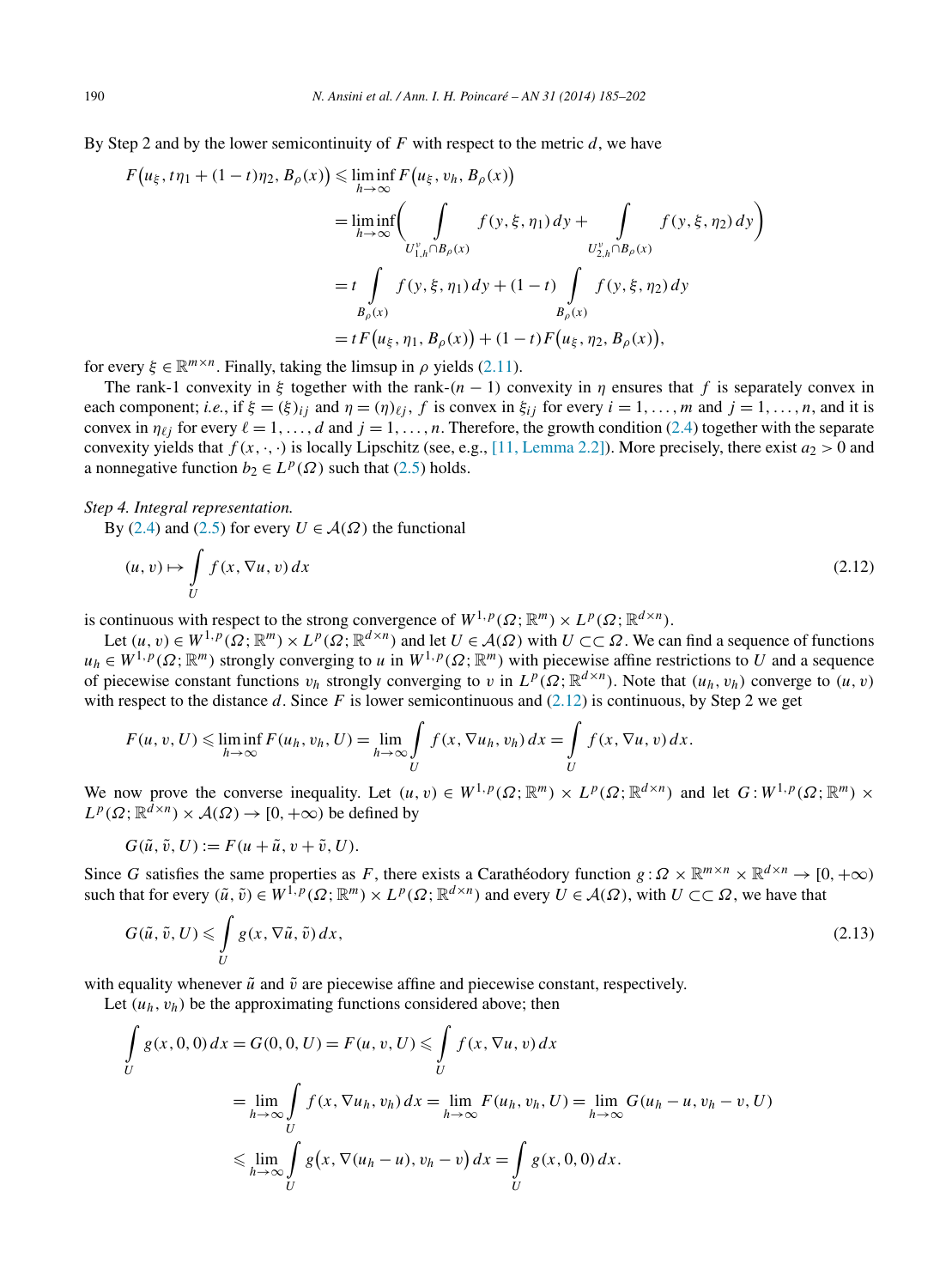<span id="page-6-0"></span>Hence all inequalities are actually equalities, and in particular

$$
F(u, v, U) = \int_{U} f(x, \nabla u, v) dx,
$$
\n(2.14)

for all  $(u, v) \in W^{1, p}(\Omega; \mathbb{R}^m) \times L^p(\Omega; \mathbb{R}^{d \times n})$  and  $U \in \mathcal{A}(\Omega)$ , with  $U \subset\subset \Omega$ . Finally, the above equality holds for all  $U \in \mathcal{A}(\Omega)$  since *F* is the restriction to  $\mathcal{A}(\Omega)$  of a Borel measure.  $\Box$ 

**Remark 2.4.** The functional F is lower semicontinuous with respect to the distance d defined by  $(1.5)$ , then we can apply [\[14, Theorem 3.6\]](#page-17-0) to obtain that for a.e.  $x \in \Omega$  the function  $(\xi, \eta) \mapsto f(x, \xi, \eta)$  is A-quasiconvex according to [\[14, Definition 3.1\]](#page-17-0) where

$$
\mathcal{A}(\psi, v) := (\text{curl } \psi, \text{div } v)
$$

for every  $(\psi, v) \in L^p(\Omega; \mathbb{R}^{m \times n} \times \mathbb{R}^{d \times n})$ . More precisely, we say that  $f(x, \cdot, \cdot)$  is *(curl, div)*-quasiconvex if

$$
f(x,\xi,\eta) \leq \int\limits_{Q} f(x,\xi + \psi(y), \eta + v(y)) dy
$$

for all  $(\xi, \eta) \in \mathbb{R}^{m \times n} \times \mathbb{R}^{d \times n}$  and all  $(\psi, v) \in C^{\infty}(\mathbb{R}^n; \mathbb{R}^{m \times n} \times \mathbb{R}^{d \times n})$ , *Q*-periodic, such that curl  $\psi = 0$ , div  $v = 0$ ,  $\int_{Q} \psi \, dy = 0$ ,  $\int_{Q} v \, dy = 0$ . In view of [\(2.4\)](#page-3-0) and [\(2.5\)](#page-3-0) in the above definition we may replace  $C^{\infty}(\mathbb{R}^{n}; \mathbb{R}^{m \times n} \times \mathbb{R}^{d \times n})$  $\overline{b}$   $\overline{v}$   $L^p(\mathbb{R}^n; \mathbb{R}^{m \times n} \times \mathbb{R}^{d \times n})$  (see [\[14, Remark 3.3\]\)](#page-17-0).

We consider now the special case of quadratic functionals depending on the gradient of a scalar function *u* and on a vector field *v*. In Corollary 2.5 and Proposition [2.6](#page-7-0) we choose  $m = d = 1$  and  $p = 2$ .

**Corollary 2.5.** *Let*  $\Sigma_k \in L^{\infty}(\Omega; \mathbb{R}^{2n \times 2n})$  *be symmetric matrices such that for a.e.*  $x \in \Omega$ *, and for every*  $w \in \mathbb{R}^{2n}$ 

$$
c_0|\mathbf{w}|^2 \leqslant \Sigma_k(x)\mathbf{w} \cdot \mathbf{w} \leqslant c_1|\mathbf{w}|^2 \tag{2.15}
$$

*for some*  $0 < c_0 \leqslant c_1$  *independent of k, where the dot denotes the scalar product. Let*  $Q_k$ *:*  $W^{1,2}(\Omega) \times L^2(\Omega;\mathbb{R}^n) \times$  $A(\Omega) \rightarrow [0, +\infty)$  *be the sequence of quadratic forms defined as follows* 

$$
Q_k(u, v, U) := \int\limits_{U} \Sigma_k(x) \begin{pmatrix} \nabla u \\ v \end{pmatrix} \cdot \begin{pmatrix} \nabla u \\ v \end{pmatrix} dx.
$$
 (2.16)

*Then, there exist a subsequence*  $Q_{k_i}$  *and a matrix*  $\Sigma \in L^{\infty}(\Omega; \mathbb{R}^{2n \times 2n})$  *satisfying* (2.15)*, such that for every*  $U \in$  $A(\Omega)$  the quadratic forms  $Q_{k_i}(\cdot, \cdot, U)$   $\Gamma(d)$ -converge to the quadratic form  $Q(\cdot, \cdot, U): W^{1,2}(\Omega) \times L^2(\Omega; \mathbb{R}^n) \to$ [0*,*+∞*) given by*

$$
Q(u, v, U) := \int_{U} \Sigma(x) \begin{pmatrix} \nabla u \\ v \end{pmatrix} \cdot \begin{pmatrix} \nabla u \\ v \end{pmatrix} dx.
$$
 (2.17)

**Proof.** By Theorem [2.3](#page-3-0) and [\[12, Theorem 11.10\]](#page-17-0) we have that for every  $U \in \mathcal{A}(\Omega)$  the quadratic forms  $Q_{k,i}(\cdot,\cdot,U)$ *Γ (d)*-converge to the quadratic form *Q(*·*,*·*,U)* given by

$$
Q(u, v, U) = \int\limits_U f(x, \nabla u, v) \, dx.
$$

By [\(2.9\)](#page-4-0) and [\[12, Proposition 11.9\]](#page-17-0) on the characterization of the quadratic forms, we get that for every  $x \in \Omega$  also  $f(x, \cdot, \cdot): \mathbb{R}^n \times \mathbb{R}^n \to [0, +\infty)$  is a quadratic form. Therefore, there exists a matrix  $\Sigma \in L^{\infty}(\Omega; \mathbb{R}^{2n \times 2n})$  satisfying  $(2.15)$  such that

$$
f(x,\xi,\eta) = \Sigma(x) \begin{pmatrix} \xi \\ \eta \end{pmatrix} \cdot \begin{pmatrix} \xi \\ \eta \end{pmatrix},
$$

for every  $(x, \xi, \eta) \in \Omega \times \mathbb{R}^n \times \mathbb{R}^n$ .  $\square$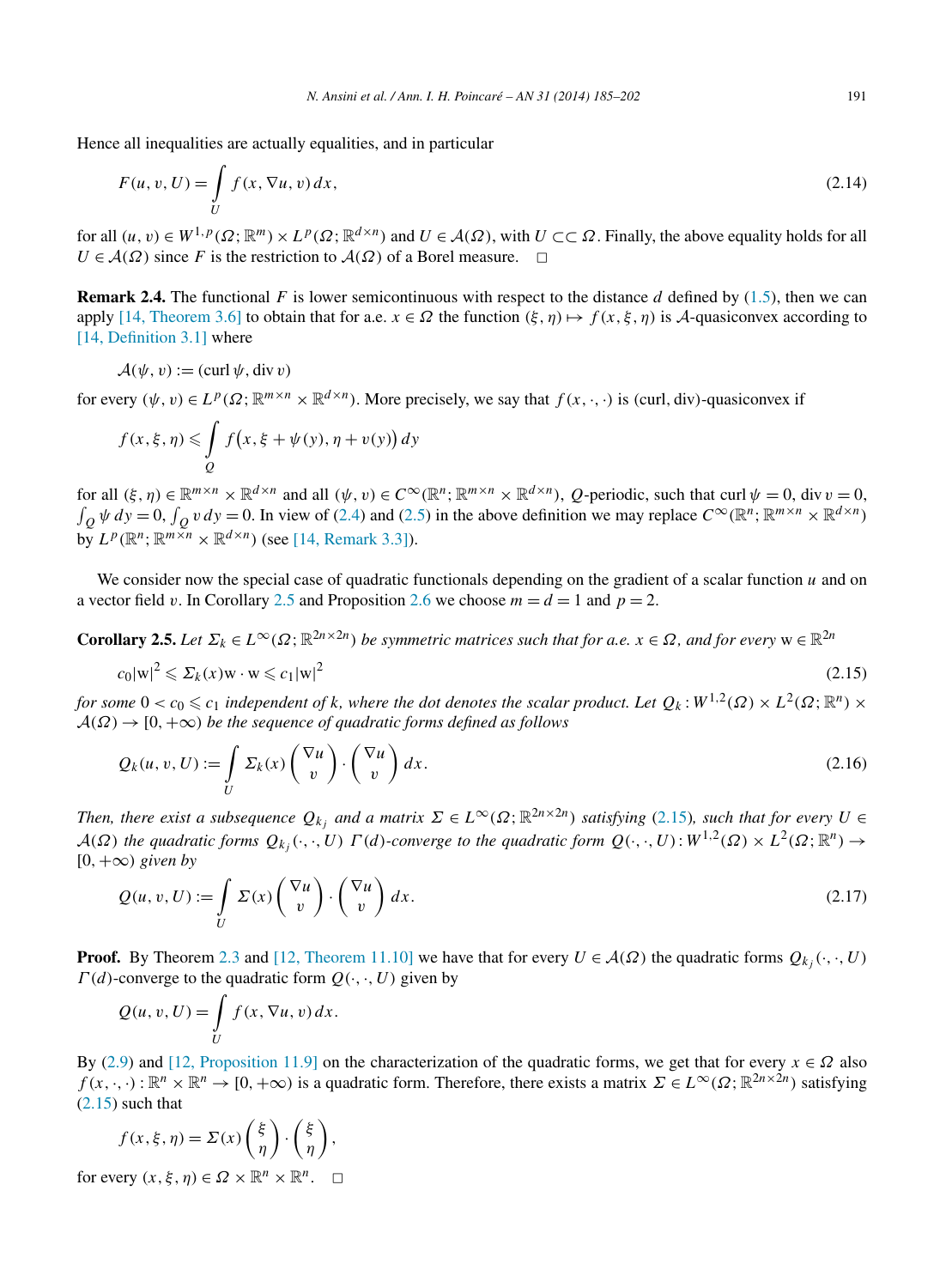<span id="page-7-0"></span>For future applications (see, e.g., [\[1\]\)](#page-16-0) it is useful to highlight the following fact.

**Proposition 2.6.** *Let*  $\Sigma_k$ ,  $\Sigma \in L^\infty(\Omega; \mathbb{R}^{2n \times 2n})$  *be symmetric matrices satisfying conditions* [\(2.15\)](#page-6-0)*. Let*  $Q_k(u, v, U)$ *and*  $Q(u, v, U)$  *be quadratic forms defined as in* [\(2.16\)](#page-6-0)*,* [\(2.17\)](#page-6-0)*, and let*  $Q_k(u, v) := Q_k(u, v, \Omega)$ *,*  $Q(u, v) :=$ *Q(u,v,Ω). If Qk Γ (d)-converges to Q then for every U* ∈ A*(Ω) the quadratic forms Qk(*·*,*·*,U) Γ (d)-converge to the quadratic form*  $O(\cdot, \cdot, U)$ *.* 

**Proof.** Following the argument of [\[3, Theorem 4.6\]](#page-16-0) we may prove that the matrix  $\Sigma$  is independent of the set  $U$ .

We now prove that the convergence in measure of the integrands  $f_k$  together with *(curl, div)*-quasiconvexity implies *Γ (d)*-convergence of the corresponding integral functionals *Fk* .

**Theorem 2.7.** Let  $f_k$  be a sequence of Borel functions satisfying [\(2.1\)](#page-2-0) and such that  $f_k(x, \cdot, \cdot)$  is (curl, div)-quasiconvex *for a.e.*  $x \in \Omega$ *. Assume that* 

$$
f_k(\cdot, \xi, \eta) \to f(\cdot, \xi, \eta) \quad \text{in measure on } \Omega \tag{2.18}
$$

for every  $\xi \in \mathbb{R}^{m \times n}$  and  $\eta \in \mathbb{R}^{d \times n}$ . Then f is a Borel function, it satisfies [\(2.4\)](#page-3-0), and  $f(x, \cdot, \cdot)$  is (curl, div)-quasiconvex *for a.e.*  $x \in \Omega$ *. Let*  $F_k$  *and*  $F$  *be the functionals defined by* [\(2.2\)](#page-2-0) *and* [\(2.3\)](#page-2-0)*. Then*  $F_k \Gamma(d)$ *-converges to*  $F$ *.* 

**Proof.** The first statement is a straightforward consequence of (2.18). Since  $f_k(x, \cdot, \cdot)$  and  $f(x, \cdot, \cdot)$  are *(curl, div)*-quasiconvex, by [\[14, Proposition 3.4\]](#page-17-0)  $f_k(x, \cdot, \eta)$  and  $f(x, \cdot, \eta)$  are rank-1 convex on  $\mathbb{R}^{m \times n}$  for a.e.  $x \in \Omega$  and every  $\eta \in \mathbb{R}^{d \times n}$ , while  $f_k(x, \xi, \cdot)$  and  $f(x, \xi, \cdot)$  are rank- $(n-1)$  convex on  $\mathbb{R}^{d \times n}$  for a.e.  $x \in \Omega$  and every  $\xi \in \mathbb{R}^{m \times n}$ . Hence, they are separately convex with respect to the scalar components of *ξ* and *η*. This property, together with the growth assumptions [\(2.1\)](#page-2-0) and [\(2.4\)](#page-3-0), implies that  $f_k$  and  $f$  satisfy the continuity estimates [\(2.5\)](#page-3-0) uniformly with respect to  $k$ (see also Step 3 of the proof of Theorem [2.3\)](#page-3-0).

Under our hypotheses we can prove that there exists a subsequence of  $f_k$ , not relabeled, such that  $f_k(x, \xi, \eta) \to$ *f* (*x*,  $\xi$ ,  $\eta$ ) for a.e.  $x \in \Omega$ , for every  $\xi \in \mathbb{Q}^{m \times n}$ ,  $\eta \in \mathbb{Q}^{d \times n}$  where  $\mathbb Q$  denotes the set of rational numbers. By [\(2.5\)](#page-3-0) and a diagonal argument the same property holds for a.e.  $x \in \Omega$ , for every  $\xi \in \mathbb{R}^{m \times n}$ ,  $\eta \in \mathbb{R}^{d \times n}$ . Taking into account the growth conditions [\(2.1\)](#page-2-0), this implies that  $F_k(u, v) \to F(u, v)$  for every  $(u, v) \in W^{1, p}(\Omega; \mathbb{R}^m) \times L^p(\Omega; \mathbb{R}^{d \times n})$ . Therefore to achieve the *Γ*-convergence result it is enough to prove the *Γ*-liminf inequality. To this end let  $(u, v) \in$  $W^{1,p}(\Omega;\mathbb{R}^m) \times L^p(\Omega;\mathbb{R}^{d \times n})$  and let  $(u_k,v_k) \in W^{1,p}(\Omega;\mathbb{R}^m) \times L^p(\Omega;\mathbb{R}^{d \times n})$  be a sequence such that  $(u_k,v_k) \to$  $(u, v)$  in the distance *d* and such that  $F_k(u_k, v_k)$  converges to a finite number. We want to prove that

$$
F(u, v) \leq \lim_{k \to \infty} F_k(u_k, v_k). \tag{2.19}
$$

From the convergence in the distance *d* and the boundedness of  $F_k(u_k, v_k)$  we deduce that  $u_k \rightharpoonup u$  weakly in  $W^{1,p}(\Omega;\mathbb{R}^m)$  and  $v_k \rightharpoonup v$  weakly in  $L^p(\Omega;\mathbb{R}^{d \times n})$ . Up to subsequence we may assume that  $(\nabla u_k, v_k)$  generates a Young measure  $v : \Omega \to \mathcal{M}(\mathbb{R}^{m \times n} \times \mathbb{R}^{d \times n})$ . We refer to [\[14, Section 2\]](#page-17-0) for the properties of Young measures we use in this proof. For a general treatment of this subject we refer to [\[5,7,18\].](#page-16-0)

We now prove that

$$
\int_{\Omega} \left( \int_{\mathbb{R}^{m \times n} \times \mathbb{R}^{d \times n}} f(x, \xi, \eta) \, dv_x(\xi, \eta) \right) dx \leq \lim_{k \to \infty} \int_{\Omega} f_k(x, \nabla u_k, v_k) \, dx. \tag{2.20}
$$

Arguing as in [\[12, Theorem 5.14\]](#page-17-0) for every  $\varepsilon > 0$  we find a measurable set  $A_{\varepsilon} \subset \Omega$ , with  $|A_{\varepsilon}| < \varepsilon$ , such that for every  $M > 0$  we have

$$
f_k(x,\xi,\eta) \to f(x,\xi,\eta) \quad \text{uniformly on } (\Omega \setminus A_{\varepsilon}) \times B_M,
$$
\n(2.21)

where  $B_M$  is the ball in  $\mathbb{R}^{m \times n} \times \mathbb{R}^{d \times n}$  with center (0, 0) and radius M. We can easily construct a sequence  $\varphi_M$  of Carathéodory functions such that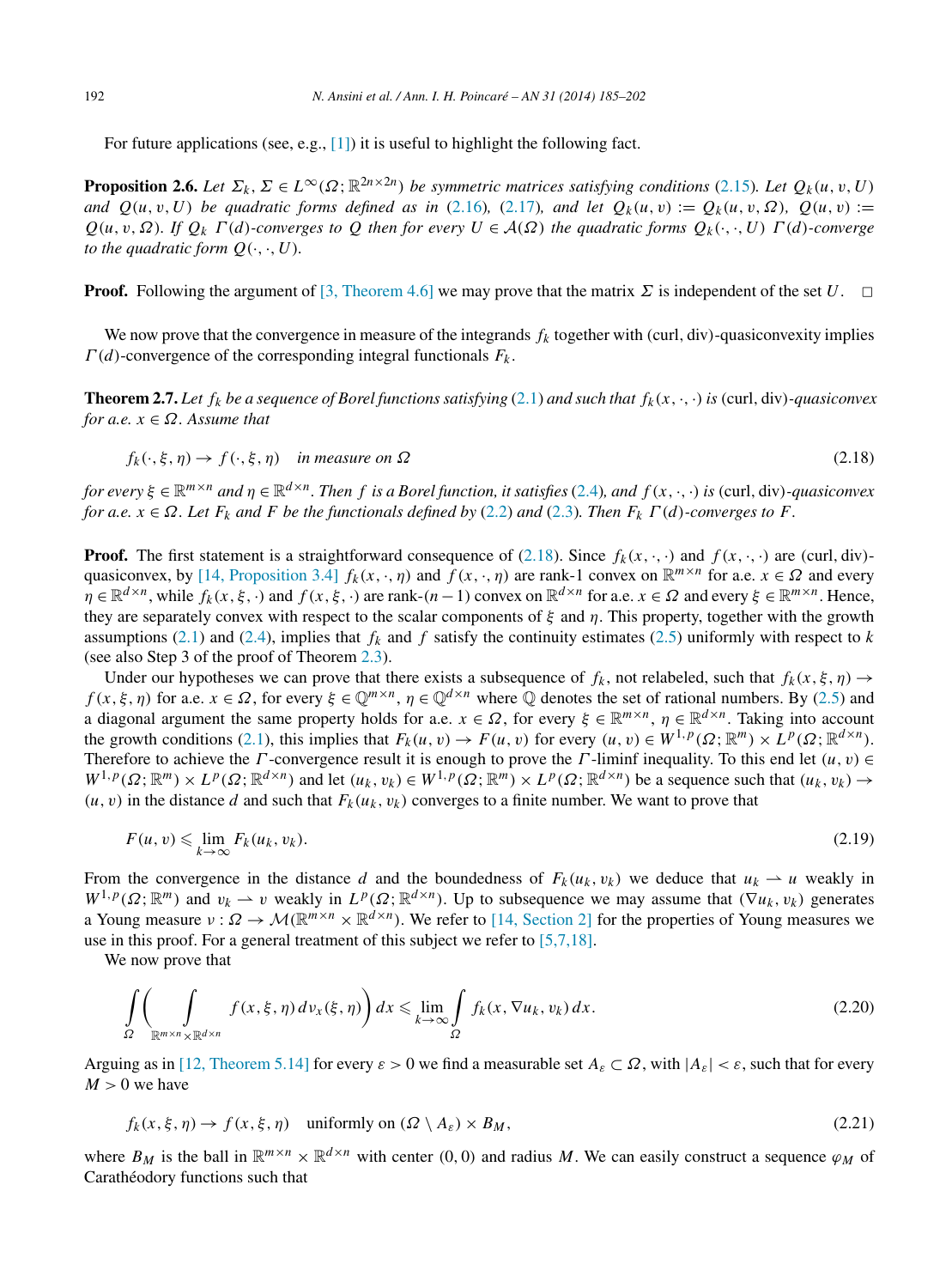<span id="page-8-0"></span>
$$
\varphi_M(x,\xi,\eta) \to f(x,\xi,\eta) \quad \text{as } M \to +\infty \text{ for a.e. } x \in \Omega \text{ and for every } (\xi,\eta) \in \mathbb{R}^{m \times n} \times \mathbb{R}^{d \times n},\tag{2.22a}
$$

$$
\varphi_M(x,\xi,\eta) = 0 \quad \text{for a.e. } x \in \Omega \text{ and for every } (\xi,\eta) \notin B_M,
$$
\n(2.22b)

$$
0 \leq \varphi_M(x, \xi, \eta) \leq \left(f(x, \xi, \eta) - \frac{1}{M}\right)^{+} \quad \text{for a.e. } x \in \Omega \text{ and for every } (\xi, \eta) \in \mathbb{R}^{m \times n} \times \mathbb{R}^{d \times n},\tag{2.22c}
$$

where  $(t)^+$  denotes the positive part of  $t \in \mathbb{R}$ . By [\(2.21\)](#page-7-0) and [\(2.22\)](#page-7-0) there exists  $k_M \in \mathbb{N}$  such that for every  $k \ge k_M$  we have  $\varphi_M(x, \xi, \eta) \leq f_k(x, \xi, \eta)$  for a.e.  $x \in \Omega \setminus A_\varepsilon$  and for every  $(\xi, \eta) \in \mathbb{R}^{m \times n} \times \mathbb{R}^{d \times n}$ . Integrating this inequality we obtain

$$
\int_{\Omega \setminus A_{\varepsilon}} \varphi_M(x, \nabla u_k, v_k) \, dx \leqslant \int_{\Omega} f_k(x, \nabla u_k, v_k) \, dx \tag{2.23}
$$

for every  $k \geq k_M$ . By the Fundamental Theorem on Young Measures (see e.g. [\[14, Theorem 2.2\]\)](#page-17-0)

$$
\int_{\Omega\setminus A_{\varepsilon}}\left(\int_{\mathbb{R}^{m\times n}\times\mathbb{R}^{d\times n}}\varphi_{M}(x,\xi,\eta)\,d\,\nu_{x}(\xi,\eta)\right)dx\leqslant\liminf_{k\to\infty}\int_{\Omega\setminus A_{\varepsilon}}\varphi_{M}(x,\nabla u_{k},\nu_{k})\,dx.
$$

Taking into account (2.23) and passing to the limit first as  $M \to \infty$  and then as  $\varepsilon \to 0$ , thanks to (2.22a) we obtain [\(2.20\)](#page-7-0).

To prove  $(2.19)$  it remains to show that

$$
f(x, \nabla u(x), v(x)) \leq \int_{\mathbb{R}^{m \times n} \times \mathbb{R}^{d \times n}} f(x, \xi, \eta) dv_x(\xi, \eta)
$$

for a.e.  $x \in \Omega$ . Since  $f(x, \cdot, \cdot)$  is (curl, div)-quasiconvex, this can be done arguing as in the proof of [\[14, Theo](#page-17-0)[rem 3.7\].](#page-17-0) This concludes the proof of the *Γ* -liminf inequality and therefore shows that the selected subsequence of *Fk Γ (d)*-converges to *F*. Finally, since the *Γ* -limit *F* does not depend on the subsequence, we may conclude thanks to the Urysohn property of *Γ* -convergence [\[12, Proposition 8.3\].](#page-17-0) □

We now prove that under suitable assumptions the integrand *f* of the *Γ (d)*-limit *F* is continuously differentiable with respect to  $(\xi, \eta)$ . Similar results have been proved in [\[15\]](#page-17-0) for the convex case and in [\[4,6\]](#page-16-0) for quasiconvex envelopes.

**Theorem 2.8.** Let  $f_k : \Omega \times \mathbb{R}^{m \times n} \times \mathbb{R}^{d \times n} \to [0, +\infty)$  be Borel functions satisfying [\(2.1\)](#page-2-0). Assume that for every k, *for a.e.*  $x \in \Omega$ *, and for every*  $\xi_1, \xi_2 \in \mathbb{R}^{m \times n}$ ,  $\eta_1, \eta_2 \in \mathbb{R}^{d \times n}$ 

$$
(\xi, \eta) \mapsto f_k(x, \xi, \eta) \quad belongs \ to \ C^1(\mathbb{R}^{m \times n} \times \mathbb{R}^{d \times n}), \tag{2.24a}
$$

$$
\left|\partial_{\xi} f_k(x,\xi_1,\eta) - \partial_{\xi} f_k(x,\xi_2,\eta)\right| \leq a|\xi_1 - \xi_2|^{\alpha}\left(|\xi_1| + |\xi_2| + |\eta| + b(x)\right)^{p-1-\alpha},\tag{2.24b}
$$

$$
\left|\partial_{\eta} f_{k}(x,\xi,\eta_{1}) - \partial_{\eta} f_{k}(x,\xi,\eta_{2})\right| \leq a|\eta_{1} - \eta_{2}|^{\alpha}\left(|\xi| + |\eta_{1}| + |\eta_{2}| + b(x)\right)^{p-1-\alpha},\tag{2.24c}
$$

*where*  $a > 0$ ,  $b \in L^p(\Omega)^+$ , and  $0 < \alpha < \min\{1, (p-1)\}$  are independent of k.

*Let*  $f: \Omega \times \mathbb{R}^{m \times n} \times \mathbb{R}^{d \times n} \to [0, +\infty)$  *be a Borel functions satisfying* [\(2.4\)](#page-3-0)*,* (2.5*), and let*  $F_k$  *and*  $F$  *be the functionals defined by* [\(2.6\)](#page-3-0) *and* [\(2.8\)](#page-3-0)*. Assume that for every*  $U \in \mathcal{A}(\Omega)$ 

$$
F_k(\cdot, \cdot, U) \quad \Gamma(d)\text{-converges to } F(\cdot, \cdot, U). \tag{2.25}
$$

*Then,*

$$
(\xi, \eta) \mapsto f(x, \xi, \eta) \quad belongs \ to \ C^1(\mathbb{R}^{m \times n} \times \mathbb{R}^{d \times n})
$$
\n
$$
(2.26)
$$

*for a.e.*  $x \in \Omega$ *.*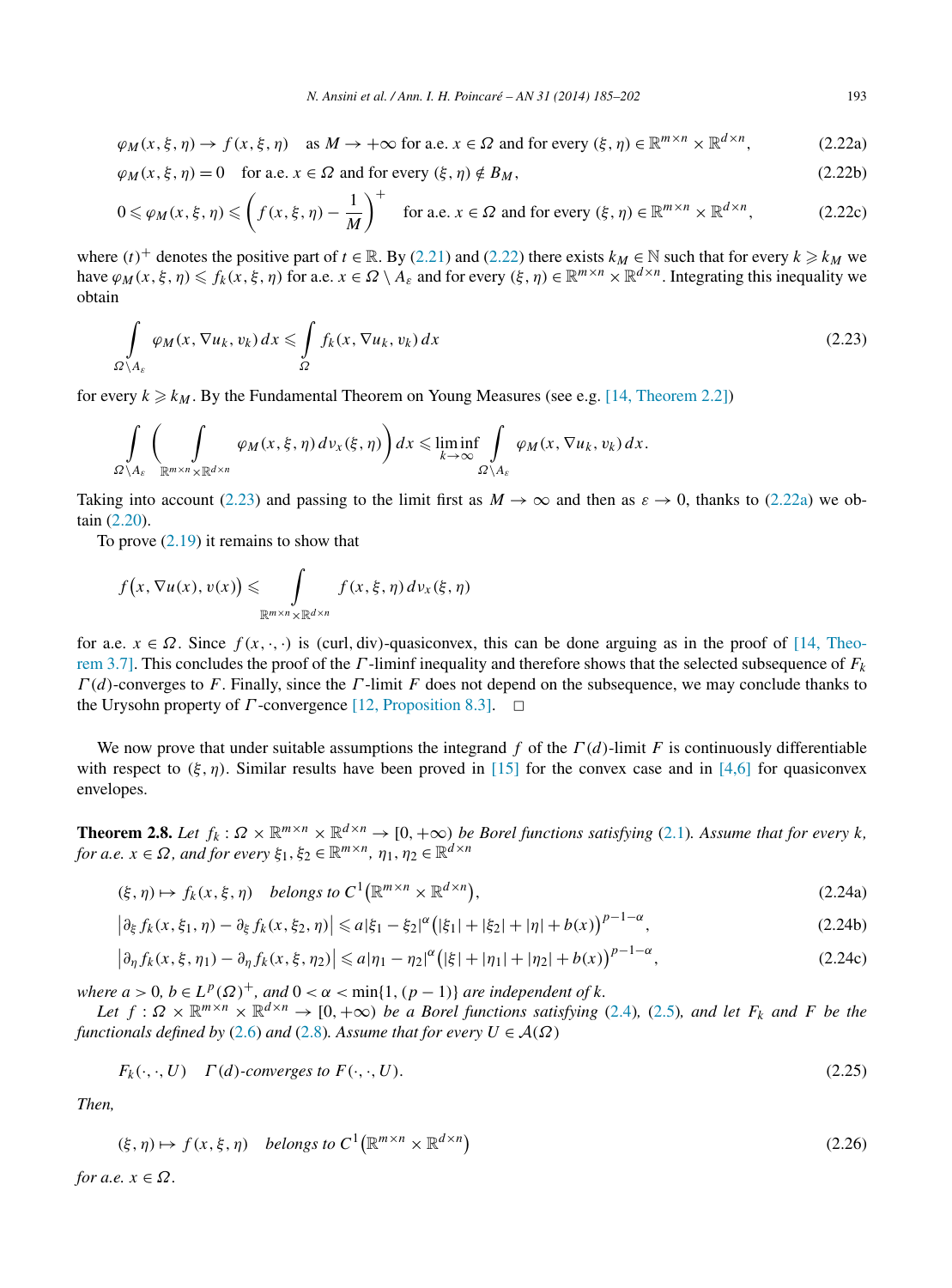<span id="page-9-0"></span>**Proof.** Given  $x \in \Omega$  and  $0 < \rho <$  dist $(x, \partial \Omega)$  we define

$$
F_k^{x,\rho}(u,v) := \int\limits_{B_1} f_k^{x,\rho}(y,\nabla u(y),v(y))\,dy, \qquad F^{x,\rho}(u,v) := \int\limits_{B_1} f^{x,\rho}(y,\nabla u(y),v(y))\,dy,
$$

where  $B_1$  is the open ball in  $\mathbb{R}^n$  with center 0 and radius 1 and

$$
f_k^{x,\rho}(y,\xi,\eta) := f_k(x+\rho y,\xi,\eta), \qquad f^{x,\rho}(y,\xi,\eta) := f(x+\rho y,\xi,\eta).
$$

By [\(2.25\)](#page-8-0) and by a change of variables we obtain that  $F_k^{x,\rho}$   $\Gamma(d)$ -converges to  $F^{x,\rho}$ , where now the distance *d* is defined using  $B_1$  instead of  $\Omega$ . Thanks to the continuity assumptions [\(2.5\)](#page-3-0) there exists a negligible set  $N \subset \Omega$  such that every  $x \in \Omega \setminus N$  is a Lebesgue point of  $f(\cdot,\xi,\eta)$  for every  $(\xi,\eta) \in \mathbb{R}^{m \times n} \times \mathbb{R}^{d \times n}$ , as well a Lebesgue point of the function *b*<sub>0</sub> and *b*<sub>1</sub> in [\(2.4\)](#page-3-0). It follows that for every  $x \in \Omega \setminus N$ ,  $f^{x,\rho}(\cdot,\xi,\eta) \to f(x,\xi,\eta)$  in measure on *B*<sub>1</sub> as  $\rho \to 0$ . Moreover, there exist a sequence  $\rho_i \to 0$ , possibly depending on *x*, and two functions  $b_0^x$  and  $b_1^x$  such that

$$
b_0(x + \rho_i y) \leq b_0^x(y), \qquad b_1(x + \rho_i y) \leq b_1^x(y)
$$

for every *i* and for a.e.  $y \in B_1$ . By Remark [2.4](#page-6-0) for a.e.  $x \in \Omega$  the functions  $f^{x, \rho_i}(y, \cdot, \cdot)$  are *(curl, div)*-quasiconvex for a.e.  $y \in B_1$ . Therefore for every  $x \in \Omega \setminus N$  we can apply Theorem [2.7](#page-7-0) and obtain that

$$
F^{x,\rho_i}
$$
  $\Gamma(d)$ -converges to  $F^x$ 

as  $\rho_i \rightarrow 0$ , where

$$
F^x(u,v) := \int\limits_{B_1} f(x, \nabla u(y), v(y)) dy.
$$

By diagonal argument we find a sequence  $k_i$  such that  $F_{k_i}^{x, \rho_i} \Gamma(d)$ -converges to  $F^x$ .

We can now apply the arguments of the proof of [15, [Proposition 2.5\]](#page-17-0) using Lemma [4.4](#page-14-0) in place of [\[15, Lemma 2.4\]](#page-17-0) and we obtain the existence of the partial derivatives of f with respect to the components of  $(\xi, \eta)$ . The continuity with respect to  $(\xi, \eta)$  of these partial derivatives is a consequence of the convexity in each components which, in its turn, follows from the *(curl, div)*-quasiconvexity.  $\Box$ 

#### **3. Boundary condition and divergence constraint**

In this section we study functionals with a Dirichlet boundary condition  $u = \psi$  and divergence constraint div  $v = g$ . We begin with the case of boundary conditions.

**Theorem 3.1** *(Γ -convergence with boundary data). Let Fk be the sequence of functionals defined in* [\(2.2\)](#page-2-0) *with fk satisfying* [\(2.1\)](#page-2-0)*.* Assume that  $F_k \cap (d)$ *-converges to F satisfying* [\(2.3\)](#page-2-0)–[\(2.5\)](#page-3-0)*. Let*  $\psi \in W^{1,p}(\Omega; \mathbb{R}^m)$  *and let*  $F_k^{\psi}: W^{1,p}(\Omega;\mathbb{R}^m) \times L^p(\Omega;\mathbb{R}^{d \times n}) \to [0,+\infty]$  *be the functionals defined as* 

$$
F_k^{\psi}(u, v) := \begin{cases} F_k(u, v) & \text{if } u - \psi \in W_0^{1, p}(\Omega; \mathbb{R}^m), \\ +\infty & \text{otherwise.} \end{cases} \tag{3.1}
$$

*Then, the functionals*  $F_k^{\psi}$   $\Gamma(d)$ *-converge to* 

$$
F^{\psi}(u,v) := \begin{cases} F(u,v) & \text{if } u - \psi \in W_0^{1,p}(\Omega; \mathbb{R}^m), \\ +\infty & \text{otherwise.} \end{cases}
$$

**Proof.** Clearly, we have to deal only with the *u* variable. Then, the proof exactly follows that of [\[12, Theorem 21.1\].](#page-17-0) Indeed, the *Γ* -liminf inequality is a straightforward consequence of [\(2.1\)](#page-2-0), of the Poincaré inequality, and of the fact that  $W_0^{1,p}(\Omega;\mathbb{R}^m) + \psi$  is closed in the weak topology of  $W^{1,p}(\Omega;\mathbb{R}^m)$ . To prove the *Γ*-limsup inequality we have to exhibit a recovery sequence such that  $u_k - \psi \in W_0^{1,p}(\Omega; \mathbb{R}^m)$ , for every *k*. To this end, we suitably modify a recovery sequence for  $F_k$  as in [\[12, Theorem 21.1\].](#page-17-0) Then the fundamental estimate allows us to show that the error introduced in the energy goes to zero as  $k \to +\infty$ .  $\Box$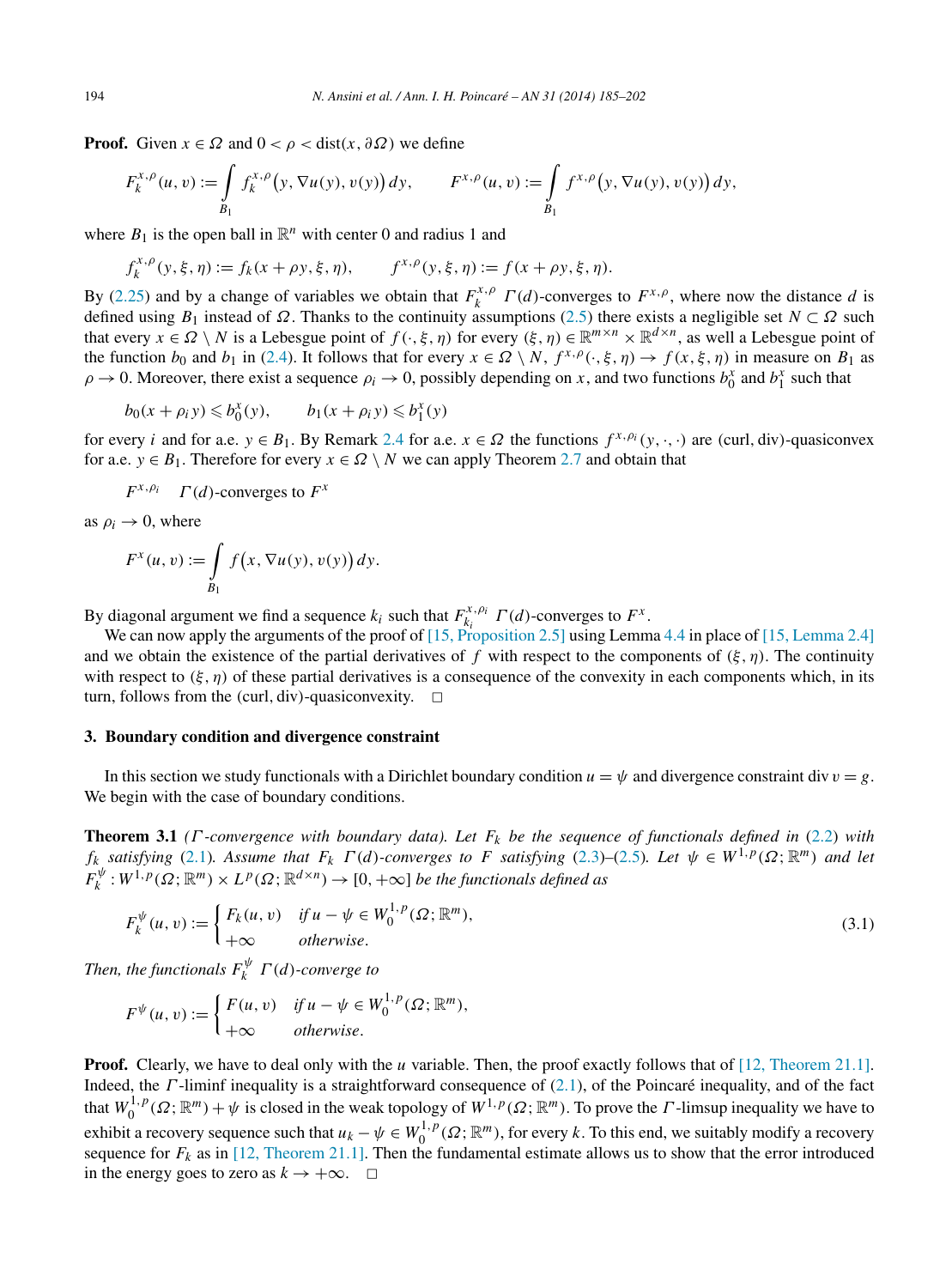<span id="page-10-0"></span>**Remark 3.2.** Let  $f_0: \Omega \times \mathbb{R}^{m \times n} \times \mathbb{R}^{d \times n} \to [0, +\infty)$  be a Borel function satisfying the growth assumption [\(2.1\)](#page-2-0) and let  $F_0$  be defined as in [\(2.2\)](#page-2-0). Applying Theorem [2.1](#page-2-0) with  $F_k = F_0$  for every *k* and using [\[12, Proposition 3.6\],](#page-17-0) we find that there exists a Borel function  $\bar{f}_0$  satisfying [\(2.4\)](#page-3-0) and [\(2.5\)](#page-3-0) such that the *d*-lower semicontinuous envelope  $\bar{F}_0$  of *F*<sup>0</sup> can be represented as

$$
\overline{F}_0(u,v) := \int_{\Omega} \overline{f}_0(x,\nabla u,v) dx.
$$
\n(3.2)

Given  $\psi \in W^{1,p}(\Omega;\mathbb{R}^m)$ , we can consider the functional  $F_0^{\psi}$  defined in [\(3.1\)](#page-9-0). Then, applying Theorem [3.1](#page-9-0) with  $F_k = F_0$  for every *k* we obtain that the *d*-lower semicontinuous envelope of  $F_0^{\psi}$  coincides with

$$
\overline{F}_0^{\psi}(u, v) := \begin{cases} \overline{F}_0(u, v) & \text{if } u - \psi \in W_0^{1, p}(\Omega; \mathbb{R}^m), \\ +\infty & \text{otherwise.} \end{cases}
$$

In the following theorem we consider the case of prescribed divergence.

**Theorem 3.3** *(Γ -convergence with prescribed divergence). Let Fk be the sequence of functionals defined in* [\(2.2\)](#page-2-0) *with*  $f_k$  *satisfying* [\(2.1\)](#page-2-0)*.* Assume that  $F_k \Gamma(d)$ -converges to F satisfying [\(2.3\)](#page-2-0)–[\(2.5\)](#page-3-0) and that  $f_k(x, \cdot, \cdot)$  is continuous on  $\mathbb{R}^{m \times n} \times \mathbb{R}^{d \times n}$  for every k and for a.e.  $x \in \Omega$ . Let  $\psi \in W^{1,p}(\Omega; \mathbb{R}^m)$ , let  $g \in W^{-1,p}(\Omega; \mathbb{R}^d)$ , and let  $F_k^{\psi,g}: W^{1,p}(\Omega;\mathbb{R}^m)\times L^p(\Omega;\mathbb{R}^{d\times n})\to [0,+\infty]$  *be the functionals defined by* 

$$
F_k^{\psi,g}(u,v) := \begin{cases} F_k(u,v) & \text{if } u - \psi \in W_0^{1,p}(\Omega; \mathbb{R}^m) \text{ and } \text{div } v = g, \\ +\infty & \text{otherwise.} \end{cases} \tag{3.3}
$$

*Then, the functionals*  $F_k^{\psi, g}$  *Γ -converge to* 

$$
F^{\psi,g}(u,v) := \begin{cases} F(u,v) & \text{if } u - \psi \in W_0^{1,p}(\Omega; \mathbb{R}^m) \text{ and } \text{div } v = g, \\ +\infty & \text{otherwise,} \end{cases}
$$
(3.4)

*with respect to the weak topology of*  $W^{1,p}(\Omega;\mathbb{R}^m) \times L^p(\Omega;\mathbb{R}^{d \times n})$ *.* 

**Proof.**  $\Gamma$ -liminf. Let  $(u_k, v_k) \in W^{1,p}(\Omega; \mathbb{R}^m) \times L^p(\Omega; \mathbb{R}^{d \times n})$  be such that  $u_k - \psi \in W_0^{1,p}(\Omega; \mathbb{R}^m)$  and div  $v_k = g$ , and suppose that  $u_k \rightharpoonup u$  weakly in  $W^{1,p}(\Omega; \mathbb{R}^m)$  and  $v_k \rightharpoonup v$  weakly in  $L^p(\Omega; \mathbb{R}^{d \times n})$ . Then,  $u_k \rightharpoonup u$  strongly in  $L^p(\Omega; \mathbb{R}^m)$ ,  $v_k \to v$  strongly in  $W^{-1,p}(\Omega; \mathbb{R}^{d \times n})$ , and div  $v_k \to \text{div } v$  strongly in  $W^{-1,p}(\Omega; \mathbb{R}^d)$ . Therefore,  $(u_k, v_k) \rightarrow (u, v)$  with respect to the distance *d* and the *Γ*-liminf inequality follows immediately from Theorem [3.1.](#page-9-0)

*Γ*-*limsup.* By Theorem [3.1,](#page-9-0) Remark 3.2, and [\[12, Proposition 6.11\]](#page-17-0) the sequence  $\overline{F}_k^{\psi}$  *Γ*(*d*)-converges to  $F^{\psi}$ . Let  $(u, v) \in W^{1, p}(\Omega; \mathbb{R}^m) \times L^p(\Omega; \mathbb{R}^{d \times n})$  be such that  $u - \psi \in W_0^{1, p}(\Omega; \mathbb{R}^m)$  and div  $v = g$ ; by the  $\Gamma(d)$ -limsup inequality there exists a sequence  $(u_k, v_k) \in W^{1,p}(\Omega; \mathbb{R}^m) \times L^p(\Omega; \mathbb{R}^{d \times n})$  such that  $u_k - \psi \in W_0^{1,p}(\Omega; \mathbb{R}^m)$ ,

$$
u_k \to u \quad \text{in } L^p(\Omega; \mathbb{R}^m), \qquad v_k \to v \quad \text{in } W^{-1,p}(\Omega; \mathbb{R}^{d \times n}), \qquad \text{div } v_k \to g \quad \text{in } W^{-1,p}(\Omega; \mathbb{R}^d), \tag{3.5}
$$

$$
\lim_{k \to \infty} \overline{F}_k^{\psi}(u_k, v_k) = F^{\psi}(u, v) = F^{\psi, g}(u, v) < +\infty. \tag{3.6}
$$

Now we need to modify  $v_k$  in order to get a new recovery sequence  $w_k$  for  $\overline{F}_k^{\psi}$  satisfying the divergence constraint div  $w_k = g$ . To this end, for every  $k \in \mathbb{N}$  let  $\varphi_k$  be the solution to the following Dirichlet problem

$$
\begin{cases}\n-\Delta_q \varphi_k = g - \operatorname{div} v_k, \\
\varphi_k \in W_0^{1,q}(\Omega; \mathbb{R}^d),\n\end{cases} \tag{3.7}
$$

where  $\Delta_q \varphi_k := \text{div}(|\nabla \varphi_k|^{q-2} \nabla \varphi_k)$  and  $1/p + 1/q = 1$ . We define  $\hat{v}_k := |\nabla \varphi_k|^{q-2} \nabla \varphi_k$  with the convention  $\hat{v}_k = 0$  if  $q < 2$  and  $|\nabla \varphi_k| = 0$ . Then using (3.7) we obtain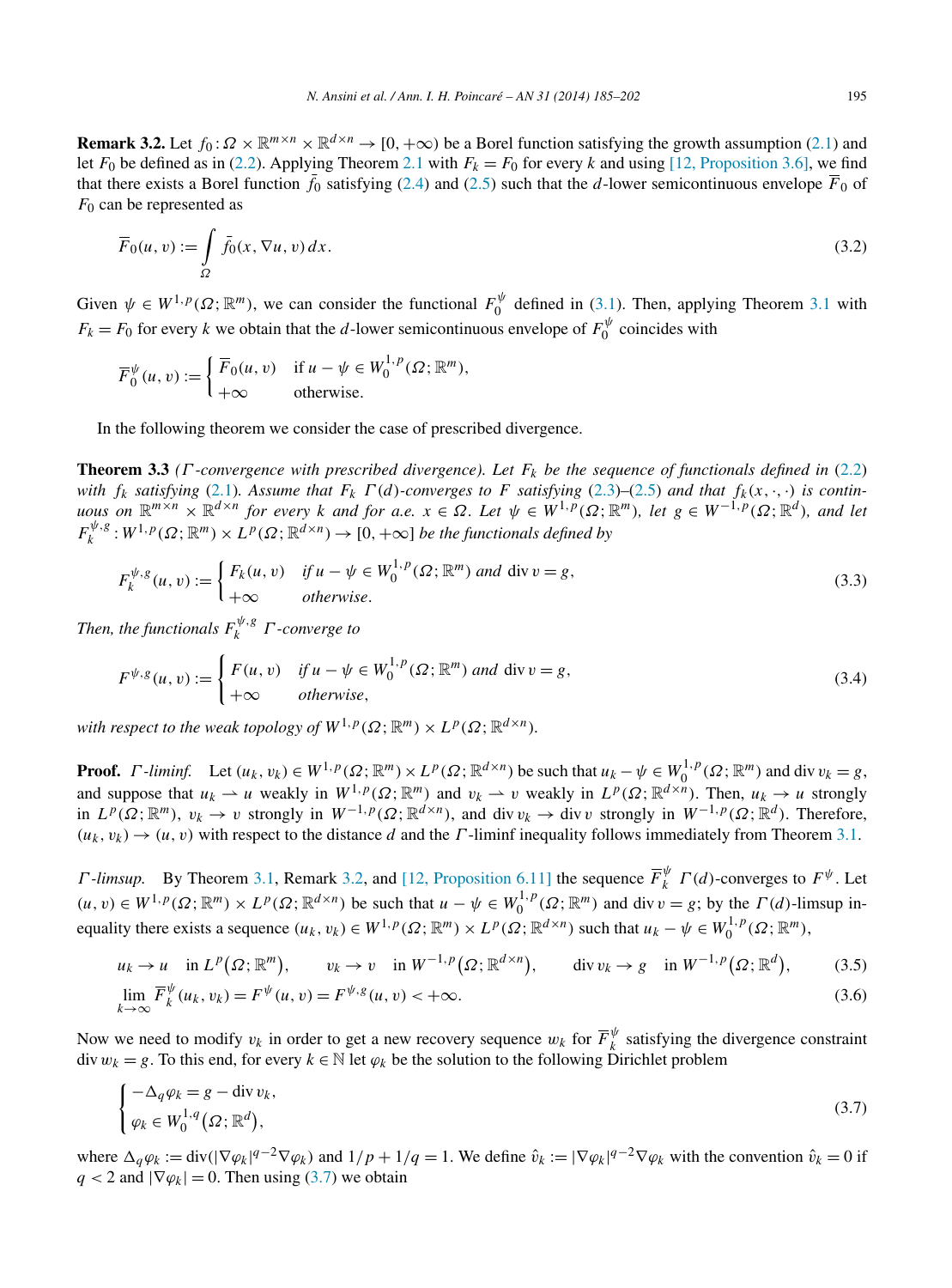$$
\int_{\Omega} |\hat{v}_k|^p dx = \int_{\Omega} |\nabla \varphi_k|^q dx \leqslant \|g - \operatorname{div} v_k\|_{W^{-1,p}(\Omega; \mathbb{R}^d)} \|\nabla \varphi_k\|_{L^q(\Omega; \mathbb{R}^{d \times n})},
$$

hence,

$$
\|\hat{v}_k\|_{L^p(\Omega;\mathbb{R}^{d\times n})} \leqslant \|g - \operatorname{div} v_k\|_{W^{-1,p}(\Omega;\mathbb{R}^d)}.
$$
\n(3.8)

Therefore,  $\hat{v}_k \in L^p(\Omega; \mathbb{R}^{d \times n})$ , div  $\hat{v}_k = \text{div } v_k - g$ , and by [\(3.5\)](#page-10-0) and (3.8) we have that

$$
\hat{v}_k \to 0 \quad \text{strongly in } L^p(\Omega; \mathbb{R}^{d \times n}). \tag{3.9}
$$

Thus,  $w_k := v_k - \hat{v}_k$  converges to *v* weakly in  $L^p(\Omega; \mathbb{R}^{d \times n})$  and div  $w_k = g$ . By Remark [3.2](#page-10-0) the integrands corresponding to  $\overline{F}_k^{\psi}$  satisfy the local Lipschitz condition [\(2.5\)](#page-3-0) with  $a_2$  and  $b_2$  independent of *k*. Therefore, [\(3.6\)](#page-10-0) and (3.9) yield

$$
\lim_{k \to \infty} \overline{F}_k^{\psi}(u_k, w_k) = \lim_{k \to \infty} \overline{F}_k^{\psi}(u_k, v_k) = F^{\psi, g}(u, v).
$$
\n(3.10)

Starting from the sequence  $(u_k, w_k)$  we want to construct a recovery sequence for the *Γ*-limit of  $F_k^{\psi}$ , still satisfying the divergence constraint. To this end we fix *k* and we consider a sequence  $(u_k^j, w_k^j)$  *d*-converging to  $(u_k, w_k)$  such that  $u_k^j - \psi \in W_0^{1,p}(\Omega; \mathbb{R}^m)$  and

$$
\lim_{j \to \infty} F_k^{\psi}(u_k^j, w_k^j) = \overline{F}_k^{\psi}(u_k, w_k). \tag{3.11}
$$

Reasoning as above, we may modify  $w_k^j$  in order to get a new sequence  $z_k^j$  converging to  $w_k$  weakly in  $L^p(\Omega; \mathbb{R}^{d \times n})$ and with div  $z_k^j = g$ . Indeed, it is enough to take  $z_k^j = w_k^j - |\nabla \varphi_k^j|^{q-2} \nabla \varphi_k^j$ , where  $\varphi_k^j$  is solution to the Dirichlet problem [\(3.7\)](#page-10-0), with  $v_k$  replaced by  $w_k^j$ . Since  $f_k$  is a Carathéodory function,  $(u_k^j, w_k^j)$  is bounded in  $L^p(\Omega; \mathbb{R}^m \times$  $\mathbb{R}^{d \times n}$ ), and  $(z_k^j - w_k^j) \to 0$  strongly in  $L^p(\Omega; \mathbb{R}^{d \times n})$ , by [\[13, Lemma 4.9\]](#page-17-0) we have that

$$
\lim_{j\to\infty}\bigl(F_k\bigl(u_k^j,w_k^j\bigr)-F_k\bigl(u_k^j,z_k^j\bigr)\bigr)=0.
$$

Therefore, by (3.11), for every fixed *k* we get

$$
\lim_{j\to\infty} F_k^{\psi}(u_k^j, z_k^j) = \overline{F}_k^{\psi}(u_k, w_k).
$$

Hence, there exists  $j_k$  such that  $d((u_k^{j_k}, z_k^{j_k}), (u_k, w_k)) < 1/k$  and

$$
\left| F_k^{\psi}\left(u_k^{j_k}, z_k^{j_k}\right) - \overline{F}_k^{\psi}\left(u_k, w_k\right) \right| < 1/k. \tag{3.12}
$$

We may assume that the sequence  $j_k$  is increasing and we set  $\bar{u}_k := u_k^{j_k}$  and  $\bar{z}_k := z_k^{j_k}$ . Then  $(\bar{u}_k, \bar{z}_k)$  *d*-converges to  $(u, v)$ , div  $\bar{z}_k = g$ ,  $\bar{u}_k - \psi \in W_0^{1, p}(\Omega; \mathbb{R}^m)$ , and by (3.10) and (3.12)

$$
\lim_{k \to \infty} F_k^{\psi, g}(\bar{u}_k, \bar{z}_k) = \lim_{k \to \infty} \overline{F}_k^{\psi}(u_k, w_k) = F^{\psi, g}(u, v) < +\infty.
$$

Therefore, the growth condition  $(2.1)$  yields

 $\bar{u}_k \rightharpoonup u$  weakly in  $W^{1,p}(\Omega; \mathbb{R}^m)$  and  $\bar{v}_k \rightharpoonup v$  weakly in  $L^p(\Omega; \mathbb{R}^{d \times n})$ .

This concludes the proof of the *Γ*-limsup inequality with respect to the weak topology of  $W^{1,p}(\Omega;\mathbb{R}^m) \times$  $L^p(\Omega;\mathbb{R}^{d\times n})$ .  $\Box$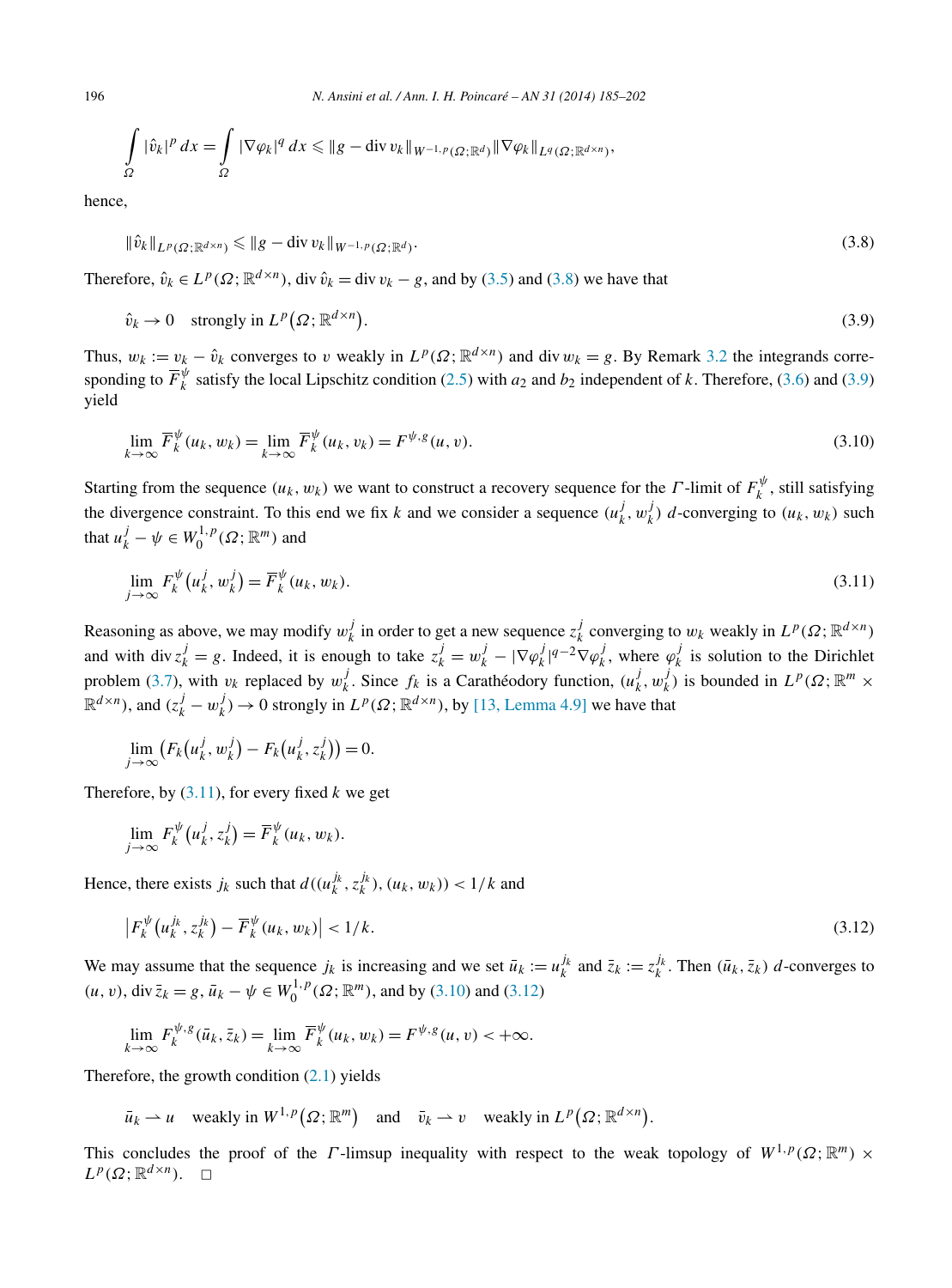## <span id="page-12-0"></span>**4. Convergence of momenta**

In this section we prove the convergence of the momenta for minimizers of the functionals  $F_k^{\psi, g}$  as in [\(3.3\)](#page-10-0). This result is a generalization of [\[13, Lemma 4.11\]](#page-17-0) to the case of sequences of functionals.

Here we assume that the functions *fk* satisfy a local Lipschitz property, uniformly in *k*. More precisely, we suppose that there exist  $a_2 > 0$  and a nonnegative function  $b_2 \in L^p(\Omega)$  such that for almost every  $x \in \Omega$ 

$$
\left| f_k(x,\xi_1,\eta_1) - f_k(x,\xi_2,\eta_2) \right| \leq a_2 \left( |\xi_1 - \xi_2| + |\eta_1 - \eta_2| \right) \left( |\xi_1| + |\xi_2| + |\eta_1| + |\eta_2| + b_2(x) \right)^{p-1} \tag{4.1}
$$

for every  $k \in \mathbb{N}$ ,  $x \in \Omega$ ,  $\xi_1, \xi_2 \in \mathbb{R}^{m \times n}$ , and  $\eta_1, \eta_2 \in \mathbb{R}^{d \times n}$ .

**Remark 4.1.** If the functionals  $F_k^{\psi, g}$  are lower semicontinuous with respect to the weak topology of  $W^{1,p}(\Omega; \mathbb{R}^m) \times$  $L^p(\Omega; \mathbb{R}^{d \times n})$ , then by [\[14, Theorem 3.6\]](#page-17-0) the functions  $(\xi, \eta) \mapsto f_k(x, \xi, \eta)$  are *(curl, div)*-quasiconvex for a.e.  $x \in \Omega$ . As already observed in the proof of Theorem [2.7](#page-7-0) we have in particular that the functions  $f_k$  satisfy (4.1) with  $a_2$  and  $b_2$  depending only on  $a_0$ ,  $a_1$ ,  $b_0$ ,  $b_1$ .

We need the following preliminary *Γ* -convergence result.

**Theorem 4.2** *(Γ -convergence of the perturbed functionals). Let Fk be the sequence of functionals defined in* [\(2.6\)](#page-3-0) *with*  $f_k$  *satisfying* [\(2.1\)](#page-2-0) *and* (4.1)*. Assume that for every*  $U \in \mathcal{A}(\Omega)$  *the functionals*  $F_k(\cdot, \cdot, U) \Gamma(d)$ *-converge to a* functional  $F(\cdot, \cdot, U)$  given by [\(2.8\)](#page-3-0), with f satisfying [\(2.4\)](#page-3-0) and [\(2.5\)](#page-3-0). Let  $\Phi \in L^p(\Omega; \mathbb{R}^{m \times n})$ ,  $w \in L^p(\Omega; \mathbb{R}^{d \times n})$ , and  $let G_k^{\Phi,w}: W^{1,p}(\Omega;\mathbb{R}^m) \times L^p(\Omega;\mathbb{R}^{d \times n}) \times A(\Omega) \to [0,+\infty)$  *be the functional defined as* 

$$
G_k^{\Phi, w}(u, v, U) := \int_{U} f_k(x, \nabla u + \Phi, v + w) dx.
$$
 (4.2)

*Then, for every*  $U \in \mathcal{A}(\Omega)$  *the functionals*  $G_k^{\Phi,w}(\cdot,\cdot,U)$   $\Gamma(d)$ *-converge to* 

$$
G^{\Phi,w}(u,v,U) := \int\limits_U f(x,\nabla u + \Phi, v + w) dx.
$$

**Proof.** For every  $x \in \Omega$ ,  $\xi \in \mathbb{R}^{m \times n}$ ,  $\eta \in \mathbb{R}^{d \times n}$ , and  $k \in \mathbb{N}$  set

$$
g_k^{\Phi, w}(x, \xi, \eta) := f_k(x, \xi + \Phi, \eta + w).
$$
\n(4.3)

Notice that, by definition,  $g_k^{\phi,w}$  satisfies conditions of type [\(2.1\)](#page-2-0) and (4.1) with  $b_0, b_1, b_2$  replaced respectively by  $\alpha_0(b_0+|\Phi|^p+|w|^p)$ ,  $\alpha_0(b_1+|\Phi|^p+|w|^p)$  and  $\alpha_0(b_2+|\Phi|+|w|)$ , for a suitable constant  $\alpha_0>0$  depending only on  $a_0, a_1, a_2$  and  $p$ . Therefore, by Theorem [2.3,](#page-3-0) for every  $U \in \mathcal{A}(\Omega)$  the functionals  $G_k^{\phi,w}(\cdot, \cdot, U)$   $\Gamma(d)$ -converge, up to subsequences (not relabeled), to a functional of the form

$$
G^{\Phi,w}(u,v,U) = \int\limits_{U} g^{\Phi,w}(x,\nabla u,v) dx,
$$

for some Borel function  $g^{\Phi, w}: \Omega \times \mathbb{R}^{m \times n} \times \mathbb{R}^{d \times n} \to [0, +\infty)$  satisfying [\(2.4\)](#page-3-0) and [\(2.5\)](#page-3-0) with the same values of  $b_0$ ,  $b_1$  considered above and a possibly different  $b_2$ . We want to prove that

$$
G^{\Phi,w}(u,v,U) = \int_{U} f(x, \nabla u + \Phi, v + w) dx,
$$
\n(4.4)

for every  $u, v, U$ . We divide the proof into four main steps.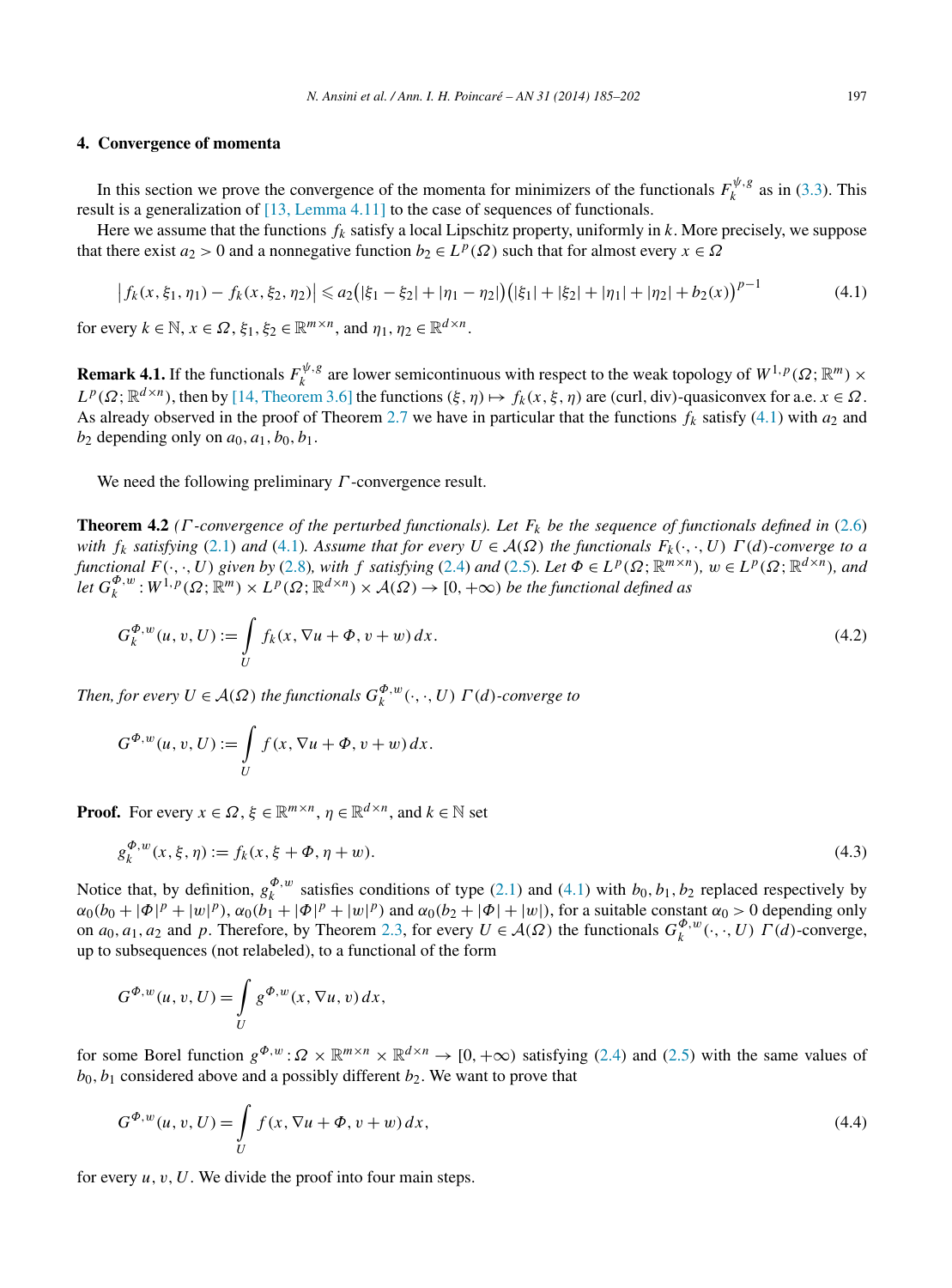*Step 1.*  $\Phi = \xi = constant$ . Let  $\xi \in \mathbb{R}^{m \times n}$  and let  $u_{\xi} := \xi x$ . By definition, we have  $G_k^{\xi, w}(u, v, U) = F_k(u + u_{\xi}, \xi)$  $v + w$ , *U*), hence  $G^{\xi, w}(u, v, U) = F(u + u_{\xi}, v + w, U)$  so that

$$
G^{\xi,w}(u,v,U) = \int\limits_U f(x,\nabla u + \xi, v + w) dx
$$

for every  $(u, v, U) \in W^{1, p}(\Omega; \mathbb{R}^m) \times L^p(\Omega; \mathbb{R}^{d \times n}) \times \mathcal{A}(\Omega)$ .

*Step 2. Φ piecewise constant.* Let  $\xi^1, \ldots, \xi^N \in \mathbb{R}^{m \times n}$  and consider the piecewise constant function

$$
\Phi(x) := \sum_{i=1}^N \chi_{U_i}(x) \xi^i,
$$

with *U<sub>i</sub>* pairwise disjoint open sets such that  $|Q \setminus \bigcup_{i=1}^{N} U_i| = 0$ .

Since  $G^{\Phi,w}(u,v,\cdot)$  is a measure, by additivity on pairwise disjoint sets and by locality we have

$$
G^{\Phi,w}(u,v,U) = \sum_{i=1}^{N} G^{\Phi,w}(u,v,U_i \cap U) = \sum_{i=1}^{N} G^{\xi^i,w}(u,v,U_i \cap U),
$$

hence by Step 1

$$
G^{\Phi,w}(u,v,U) = \sum_{i=1}^{N} \int_{U_i \cap U} f(x, \nabla u + \xi^i, v + w) dx = \int_{U} f(x, \nabla u + \Phi, v + w) dx.
$$

*Step 3. Continuity estimates.* Let  $\Phi_1, \Phi_2 \in L^p(\Omega; \mathbb{R}^{m \times n})$ , let  $U \in \mathcal{A}(\Omega)$ , and let  $(u, v) \in W^{1, p}(\Omega; \mathbb{R}^m) \times$  $L^p(\Omega;\mathbb{R}^{d \times n})$ . By the definition of  $\Gamma(d)$ -limit there exists  $(u_k, v_k)$  d-converging to  $(u, v)$  such that

$$
G_k^{\Phi_2, w}(u_k, v_k, U) \to G^{\Phi_2, w}(u, v, U). \tag{4.5}
$$

Appealing to [\(4.1\)](#page-12-0) and to the Hölder inequality, we find that for every  $k \in \mathbb{N}$ 

$$
G_{k}^{\Phi_{1},w}(u_{k},v_{k},U) - G_{k}^{\Phi_{2},w}(u_{k},v_{k},U)
$$
  
\n
$$
\leq \int_{U} |f_{k}(x,\nabla u_{k} + \Phi_{1},v_{k} + w) - f_{k}(x,\nabla u_{k} + \Phi_{2},v_{k} + w)| dx
$$
  
\n
$$
\leq \alpha_{1} \|\Phi_{1} - \Phi_{2}\|_{L^{p}} \left( \|\nabla u_{k}\|_{L^{p}} + \|v_{k}\|_{L^{p}} + \|w\|_{L^{p}} + \|\Phi_{1}\|_{L^{p}} + \|\Phi_{2}\|_{L^{p}} + 1 \right)^{p-1}
$$
  
\n
$$
\leq \alpha_{2} \|\Phi_{1} - \Phi_{2}\|_{L^{p}} \left( G_{k}^{\Phi_{2},w}(u_{k},v_{k},U)^{1/p} + \|w\|_{L^{p}} + \|\Phi_{1}\|_{L^{p}} + \|\Phi_{2}\|_{L^{p}} + 1 \right)^{p-1},
$$

for some  $\alpha_1, \alpha_2 > 0$  depending only on p,  $a_0, a_1, a_2, b_0, b_1, b_2$ , and where all the norms above refer to the set U. Therefore, (4.5) and the *Γ* -liminf inequality give

$$
G^{\Phi_1,w}(u,v,U)-G^{\Phi_2,w}(u,v,U)
$$
  
\$\leq \alpha\_2 \|\Phi\_1 - \Phi\_2\|\_{L^p} (G^{\Phi\_2,w}(u,v,U)^{1/p} + \|w\|\_{L^p} + \|\Phi\_1\|\_{L^p} + \|\Phi\_2\|\_{L^p} + 1)^{p-1}.

Using the upper bounds in [\(2.4\)](#page-3-0) and exchanging the roles of  $\Phi_1$  and  $\Phi_2$  we then obtain

$$
\begin{aligned} \left| G^{\Phi_1,w}(u,v,U) - G^{\Phi_2,w}(u,v,U) \right| \\ &\leq \alpha_3 \|\Phi_1 - \Phi_2\|_{L^p} \big( \|\nabla u\|_{L^p} + \|v\|_{L^p} + \|w\|_{L^p} + \|\Phi_1\|_{L^p} + \|\Phi_2\|_{L^p} + 1 \big)^{p-1}, \end{aligned}
$$

for some constant  $\alpha_3 > 0$  depending only on p,  $a_0$ ,  $a_1$ ,  $a_2$ ,  $b_0$ ,  $b_1$ ,  $b_2$ .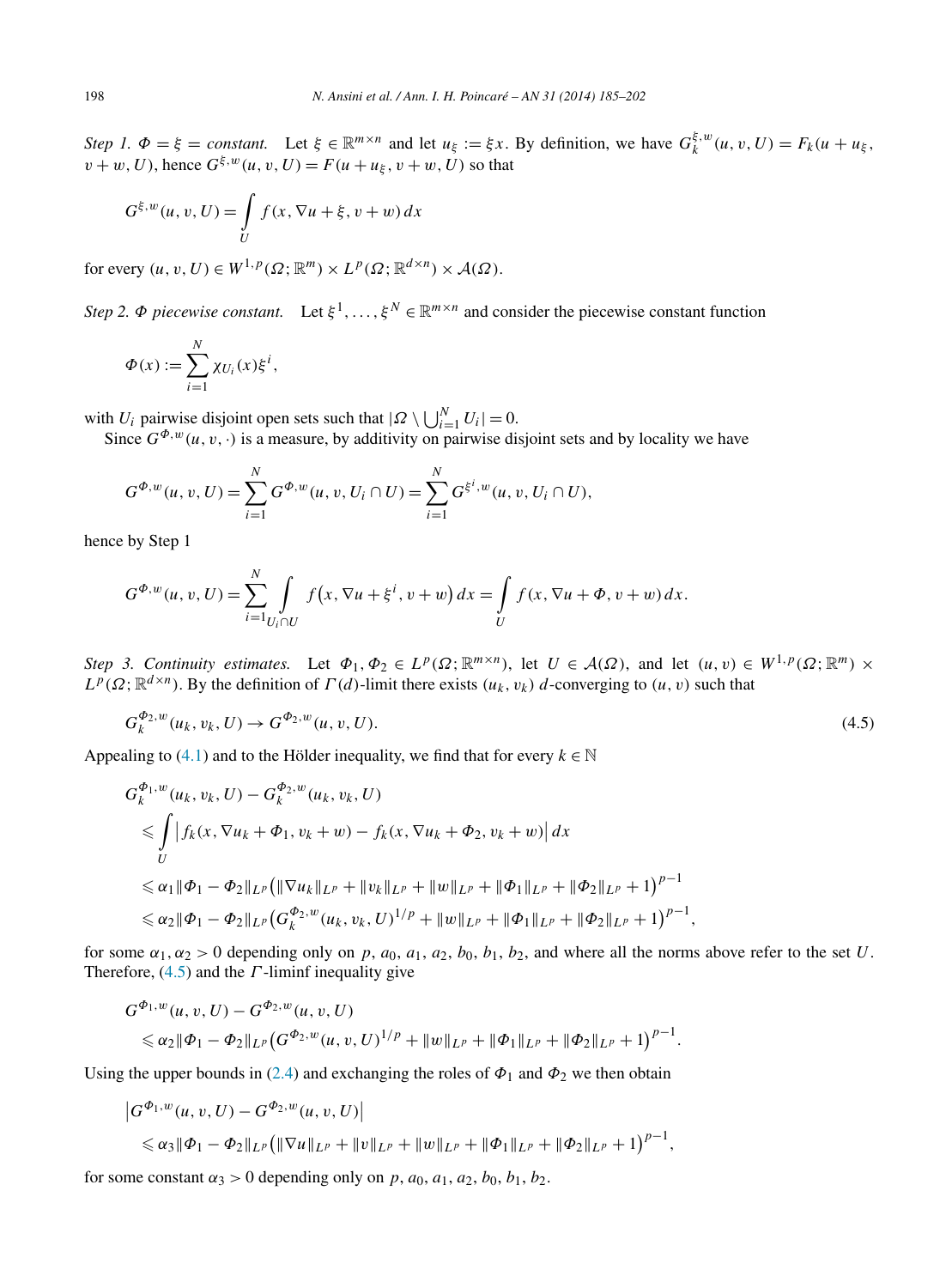<span id="page-14-0"></span>*Step 4. General case.* Let  $\Phi \in L^p(\Omega; \mathbb{R}^{m \times n})$  and let  $\Phi_i$  be a sequence of piecewise constant functions converging to  $\Phi$  strongly in  $L^p(\Omega;\mathbb{R}^{m \times n})$ . Thanks to the continuity estimate proved in Step 3 we have

$$
G^{\Phi_j, w}(u, v, U) \to G^{\Phi, w}(u, v, U),
$$

for every  $(u, v, U) \in W^{1, p}(\Omega; \mathbb{R}^m) \times L^p(\Omega; \mathbb{R}^{d \times n}) \times A(\Omega)$ . Moreover, by Step 2 we find

$$
G^{\Phi_j, w}(u, v, U) = \int\limits_U f(x, \nabla u + \Phi_j, v + w) dx \to \int\limits_U f(x, \nabla u + \Phi, v + w) dx,
$$

where the convergence follows from [\(2.4\)](#page-3-0) and [\(2.5\)](#page-3-0). Then, equality [\(4.4\)](#page-12-0) is accomplished.  $\Box$ 

The following result turns out to be useful in the applications (see, e.g., [\[1\]\)](#page-16-0).

**Proposition 4.3.** Let  $F_k$  be the sequence of functionals defined in [\(2.2\)](#page-2-0), with  $f_k$  satisfying [\(2.1\)](#page-2-0) and [\(4.1\)](#page-12-0)*.* Assume that  $F_k \Gamma(d)$ -converges to F satisfying [\(2.3\)](#page-2-0)-[\(2.5\)](#page-3-0). Let  $\psi \in W^{1,p}(\Omega; \mathbb{R}^m)$ ,  $g \in W^{-1,p}(\Omega; \mathbb{R}^d)$ ,  $\Phi \in L^p(\Omega; \mathbb{R}^{m \times n})$ ,  $w \in L^p(\Omega; \mathbb{R}^{d \times n})$ , and let  $G_k^{\psi, g, \Phi, w}: W^{1,p}(\Omega; \mathbb{R}^{m \times n}) \times L^p(\Omega; \mathbb{R}^{d \times n}) \to [0, +\infty]$  be the functional defined as

$$
G_k^{\psi, g, \Phi, w}(u, v) := \begin{cases} \int_{\Omega} f_k(x, \nabla u + \Phi, v + w) dx & \text{if } u - \psi \in W_0^{1, p}(\Omega; \mathbb{R}^m), \text{ div } v = g, \\ +\infty & \text{otherwise.} \end{cases}
$$

*Then, the functionals*  $G_k^{\psi, g, \Phi, w}$  *Γ -converge to the functional* 

$$
G^{\psi,g,\Phi,w}(u,v) := \begin{cases} \int_{\Omega} f(x, \nabla u + \Phi, v + w) dx & \text{if } u - \psi \in W_0^{1,p}(\Omega; \mathbb{R}^m), \text{ div } v = g, \\ +\infty & \text{otherwise,} \end{cases}
$$

*with respect to the weak topology of*  $W^{1,p}(\Omega;\mathbb{R}^m) \times L^p(\Omega;\mathbb{R}^{d \times n})$ .

**Proof.** Thanks to Theorem [4.2](#page-12-0) it is enough to apply Theorem [3.3](#page-10-0) with  $f_k$  replaced by the functions  $g_k^{\Phi,w}$  defined in  $(4.3)$ .  $\Box$ 

The following lemma is an easy variant of [13, [Lemma 4.9\]](#page-17-0) (see also [\[15, Lemma 2.4\]\)](#page-17-0) and it will be used in the proof of the main result of this section. We give here the proof for the reader's convenience.

**Lemma 4.4.** *Let*  $(X, \mathscr{A}, \mu)$  *be a finite measure space, let*  $p > 1$ *, let*  $l, s \ge 1$ *, and let*  $H_k: X \times \mathbb{R}^s \to \mathbb{R}^l$  *be a sequence of Carathéodory functions. Let* 0 ≤ α ≤ min{1, (*p* − 1)}; *assume that there exist a constant a >* 0 *and a nonnegative function*  $b \in L^p(X)$ *, such that* 

$$
\left|H_k(x,\zeta_1) - H_k(x,\zeta_2)\right| \leq a|\zeta_1 - \zeta_2|^{\alpha} \left(|\zeta_1| + |\zeta_2| + b(x)\right)^{p-1-\alpha} \tag{4.6}
$$

for every  $k \in \mathbb{N}$ ,  $x \in X$ ,  $\zeta_1, \zeta_2 \in \mathbb{R}^s$ . Let  $\Phi_k$  and  $\Psi_k$  be two sequences in  $L^p(X; \mathbb{R}^s)$  such that  $\Phi_k$  is bounded in  $L^p(X; \mathbb{R}^s)$  *and*  $\Psi_k \to 0$  *in*  $L^p(X; \mathbb{R}^s)$ *. Then,* 

$$
\int\limits_X \big(H_k(x,\Phi_k+\Psi_k)-H_k(x,\Phi_k)\big)\Phi d\mu\to 0,
$$

*for every*  $\Phi \in L^p(X; \mathbb{R}^l)$ *.* 

**Proof.** By (4.6) we have

 $\left| H_k(x, \Phi_k + \Psi_k) - H_k(x, \Phi_k) \right| |\Phi| \leq a |\Psi_k|^{\alpha} (|\Psi_k| + 2|\Phi_k| + b(x))^{p-1-\alpha} |\Phi|,$ 

for every  $x \in X$ . Since  $\Phi \in L^p(X; \mathbb{R}^s)$ , to conclude it is enough to show that

$$
|\Psi_k|^{\alpha} (|\Psi_k| + 2|\Phi_k| + b(x))^{p-1-\alpha} \to 0 \quad \text{in } L^q(X),
$$
  
with  $q = p/(p-1).$  (4.7)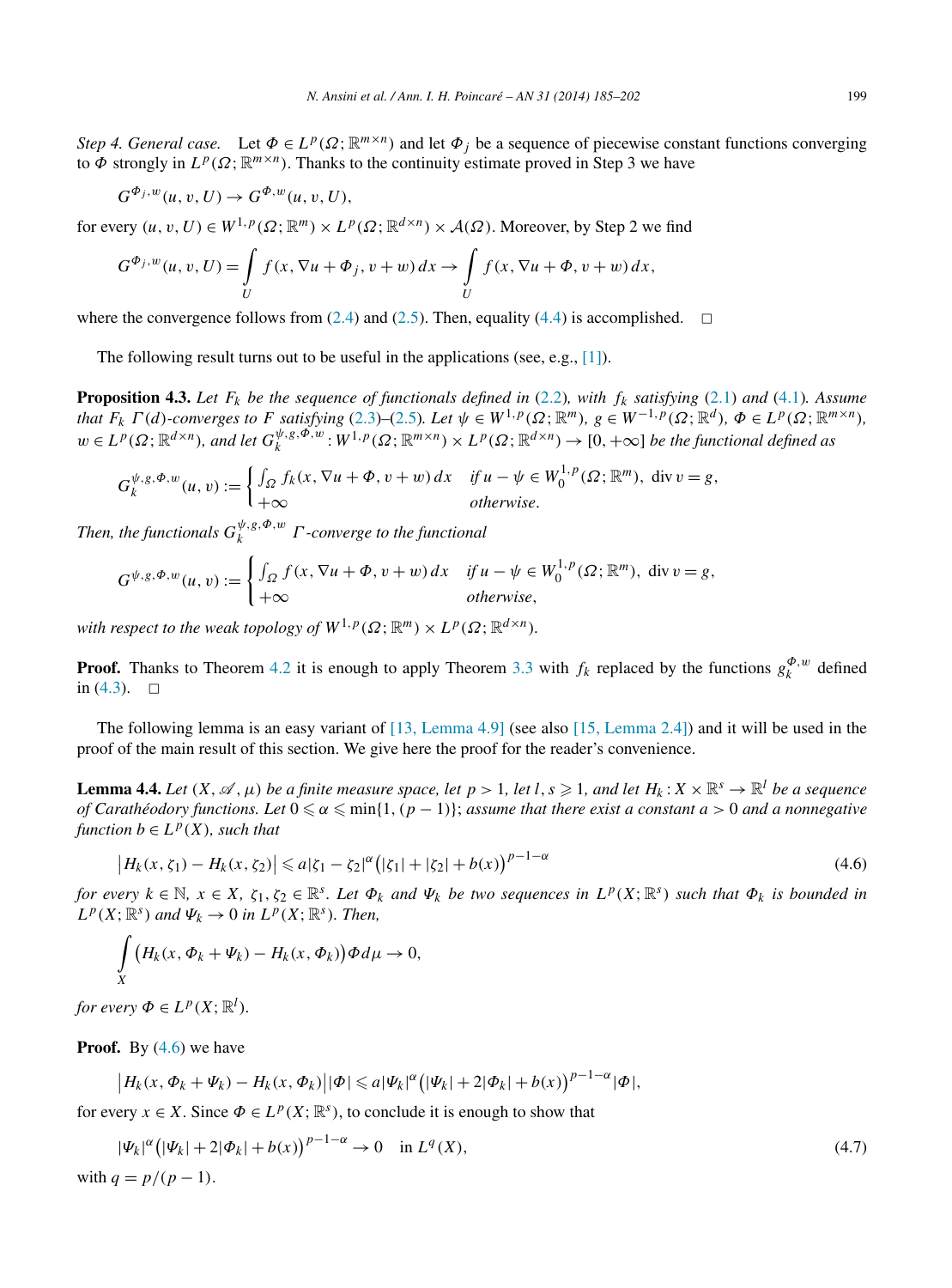<span id="page-15-0"></span>To this end, we first apply Hölder's inequality with exponents  $(p, q)$  and then with  $r = (p - 1)/\alpha$  and  $s = (p - 1)/\alpha$  $(p-1-\alpha)$ ; we find

$$
\int_{X} |\Psi_k|^{\frac{p\alpha}{p-1}} \left( |\Psi_k| + 2|\Phi_k| + b(x) \right)^{\frac{p(p-1-\alpha)}{p-1}} d\mu
$$
\n
$$
\leq C \bigg( \int_{X} |\Psi_k|^p d\mu \bigg)^{\frac{\alpha}{p-1}} \bigg( \int_{X} |\Psi_k|^p d\mu + \int_{X} |\Phi_k|^p d\mu + \int_{X} b(x)^p d\mu \bigg)^{\frac{p-1-\alpha}{p-1}}
$$

Hence, the thesis follows as  $\|\Psi_k\|_{L^p(X;\mathbb{R}^s)} \to 0$  and  $\Phi_k$  is bounded in  $L^p(X;\mathbb{R}^s)$ .  $\Box$ 

Let  $f: \Omega \times \mathbb{R}^{m \times n} \times \mathbb{R}^{d \times n} \to [0, +\infty)$  be a Borel function satisfying [\(2.4\)](#page-3-0), [\(2.5\)](#page-3-0), and [\(2.26\)](#page-8-0). In view of (2.5) we immediately deduce that

*.*

$$
\left|\partial_{\xi} f(x,\xi,\eta)\right| \leq a_2 \big(2|\xi| + 2|\eta| + b_2(x)\big)^{p-1}, \qquad \left|\partial_{\eta} f(x,\xi,\eta)\right| \leq a_2 \big(2|\xi| + 2|\eta| + b_2(x)\big)^{p-1},
$$

for every  $x \in \Omega$ ,  $\xi \in \mathbb{R}^{m \times n}$ ,  $\eta \in \mathbb{R}^{d \times n}$ . Therefore the functional  $\mathcal{F}: L^p(\Omega; \mathbb{R}^{m \times n}) \times L^p(\Omega; \mathbb{R}^{d \times n}) \to [0, +\infty)$  defined by

$$
\mathcal{F}(\Phi, v) := \int_{\Omega} f(x, \Phi, v) dx
$$
\n(4.8)

is  $C^1$  and its partial differentials  $\partial_{\Phi} \mathcal{F}: L^p(\Omega; \mathbb{R}^{m \times n}) \times L^p(\Omega; \mathbb{R}^{d \times n}) \to L^q(\Omega; \mathbb{R}^{m \times n})$  and  $\partial_v \mathcal{F}: L^p(\Omega; \mathbb{R}^{m \times n}) \times L^p(\Omega; \mathbb{R}^{m \times n})$  $L^p(\Omega;\mathbb{R}^{d\times n}) \to L^q(\Omega;\mathbb{R}^{d\times n})$  are given by

$$
\partial_{\Phi} \mathcal{F}(\Phi, v) = \partial_{\xi} f(x, \Phi, v) \quad \text{and} \quad \partial_{v} \mathcal{F}(\Phi, v) = \partial_{\eta} f(x, \Phi, v). \tag{4.9}
$$

In the next theorem we consider functions  $f_k$  satisfying [\(2.1\)](#page-2-0), [\(4.1\)](#page-12-0), [\(2.24\)](#page-8-0), and the corresponding functionals  $\mathcal{F}_k$ defined by (4.8).

We are now in the position to prove the result concerning the convergence of momenta. Note that in the next theorem we do not assume that  $(u_k, v_k)$  is a minimizer. We only suppose that  $(u_k, v_k) \to (u, v)$  and that  $\mathcal{F}_k(\nabla u_k, v_k) \to$  $\mathcal{F}(\nabla u, v)$ . We shall see in Corollary [4.6](#page-16-0) below that these properties are always satisfied, up to subsequence, if  $(u_k, v_k)$ is a solution of a suitable minimization problem for  $F_k$ .

**Theorem 4.5.** Let  $F_k$  be the sequence of functionals defined in [\(2.6\)](#page-3-0) with  $f_k$  satisfying [\(2.1\)](#page-2-0), [\(4.1\)](#page-12-0)*, and* (2.24*)*. As*sume that for every*  $U \in \mathcal{A}(\Omega)$  *the functionals*  $F_k(\cdot, \cdot, U) \Gamma(d)$ *-converge to a functional*  $F(\cdot, \cdot, U)$ *. Then F can be represented as in* [\(2.8\)](#page-3-0)*, with f satisfying* [\(2.4\)](#page-3-0)*,* [\(2.5\)](#page-3-0)*, and* [\(2.26\)](#page-8-0)*. Let*  $(u_k, v_k)$ *,*  $(u, v) \in W^{1,p}(\Omega; \mathbb{R}^m) \times L^p(\Omega; \mathbb{R}^{d \times n})$ *. Assume that*  $(u_k, v_k) \to (u, v)$  *with respect to the distance d and that*  $\mathcal{F}_k(\nabla u_k, v_k) \to \mathcal{F}(\nabla u, v)$ *. Then,* 

$$
\partial_{\Phi} \mathcal{F}_k(\nabla u_k, v_k) \rightharpoonup \partial_{\Phi} \mathcal{F}(\nabla u, v) \quad weakly in \ L^q(\Omega; \ \mathbb{R}^{m \times n}), \tag{4.10a}
$$

$$
\partial_v \mathcal{F}_k(\nabla u_k, v_k) \rightharpoonup \partial_v \mathcal{F}(\nabla u, v) \quad weakly in \ L^q(\Omega; \mathbb{R}^{d \times n}), \tag{4.10b}
$$

*where*  $q = p/(p - 1)$ *.* 

**Proof.** Properties [\(2.4\)](#page-3-0) and [\(2.5\)](#page-3-0) are proved in Theorem [2.3,](#page-3-0) while [\(2.26\)](#page-8-0) is proved in Theorem [2.8.](#page-8-0) The proof of (4.10) follows the lines of that of [\[13, Lemma 4.11\].](#page-17-0) We repeat it here for the reader's convenience. We prove only (4.10a). It is enough to show that

$$
\left\langle \partial_{\boldsymbol{\Phi}} \mathcal{F}(\nabla u, v), \boldsymbol{\Psi} \right\rangle \leqslant \liminf_{k \to \infty} \left\langle \partial_{\boldsymbol{\Phi}} \mathcal{F}_k(\nabla u_k, v_k), \boldsymbol{\Psi} \right\rangle \tag{4.11}
$$

for every  $\Psi \in L^p(\Omega; \mathbb{R}^{m \times n})$ . Let  $t_i$  be a sequence of positive numbers converging to 0. By virtue of Theorem [4.2,](#page-12-0) for every *i* we obtain

$$
\frac{\mathcal{F}(\nabla u+t_i\Psi,v)-\mathcal{F}(\nabla u,v)}{t_i}\leqslant \liminf_{k\to\infty}\frac{\mathcal{F}_k(\nabla u_k+t_i\Psi,v_k)-\mathcal{F}_k(\nabla u_k,v_k)}{t_i}.
$$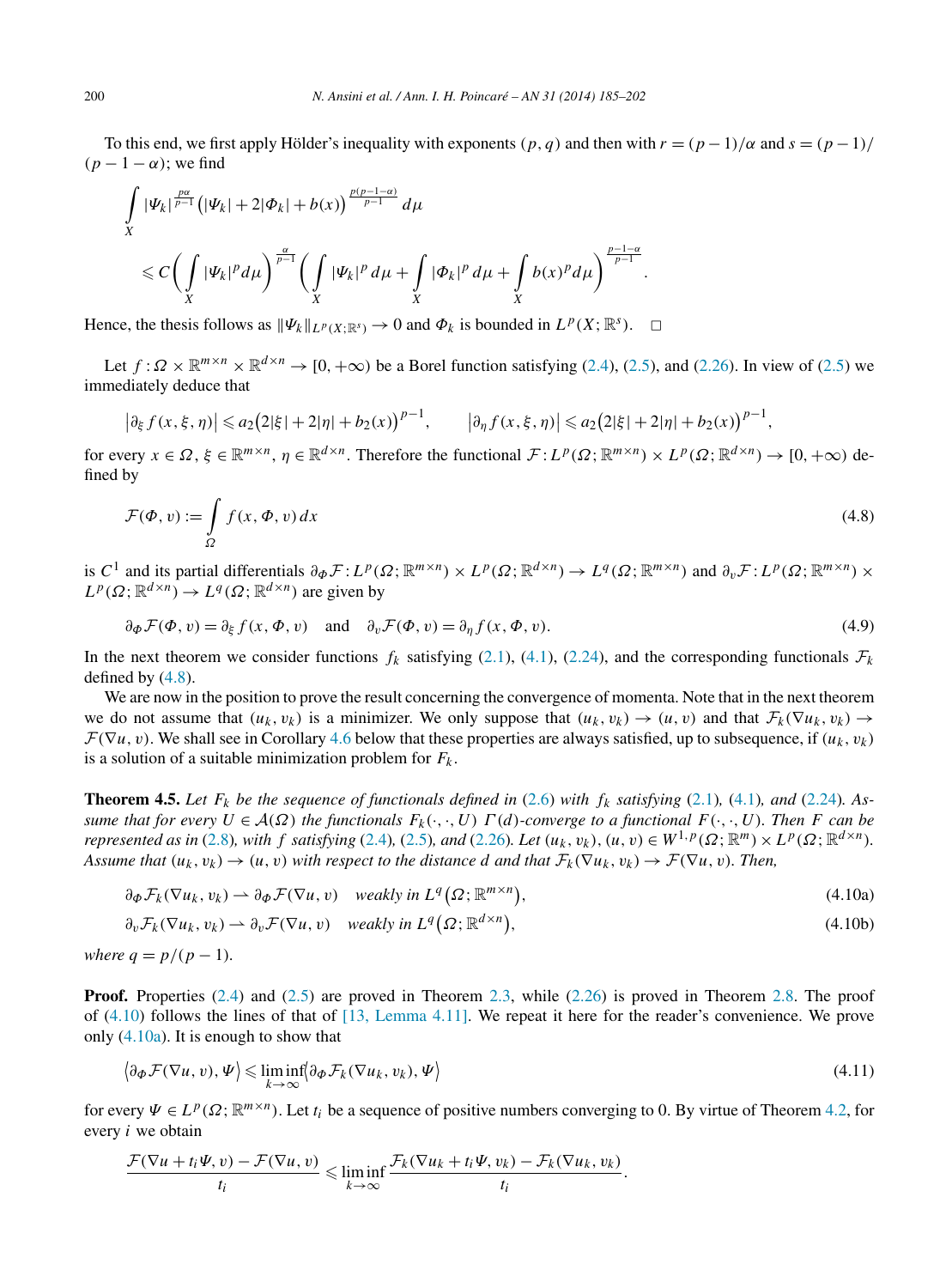<span id="page-16-0"></span>Therefore there exists an increasing sequence of integers  $k_i$  such that

$$
\frac{\mathcal{F}(\nabla u + t_i \Psi, v) - \mathcal{F}(\nabla u, v)}{t_i} - \frac{1}{i} \leq \frac{\mathcal{F}_k(\nabla u_k + t_i \Psi, v_k) - \mathcal{F}_k(\nabla u_k, v_k)}{t_i}
$$
\n(4.12)

for every  $k \geq k_i$ . Setting  $\varepsilon_k := t_i$  for  $k_i \leq k \lt k_{i+1}$ , from (4.12) we deduce

$$
\liminf_{k\to\infty}\frac{\mathcal{F}(\nabla u_k+\varepsilon_k\Psi,v)-\mathcal{F}(\nabla u,v)}{\varepsilon_k}\leqslant \liminf_{k\to\infty}\frac{\mathcal{F}_k(\nabla u_k+\varepsilon_k\Psi,v_k)-\mathcal{F}_k(\nabla u_k,v_k)}{\varepsilon_k}.
$$

Since  $\mathcal{F}_k$  and  $\mathcal F$  are  $C^1$ , we have

$$
\left\langle \partial_{\Phi} \mathcal{F}(\nabla u, v), \Psi \right\rangle = \lim_{k \to \infty} \frac{\mathcal{F}(\nabla u_k + \varepsilon_k \Psi, v) - \mathcal{F}(\nabla u, v)}{\varepsilon_k}
$$

and by Mean Value Theorem there exists  $\tau_k \in [0, \varepsilon_k]$  such that

$$
\frac{\mathcal{F}_k(\nabla u_k + \varepsilon_k \Psi, v_k) - \mathcal{F}_k(\nabla u_k, v_k)}{\varepsilon_k} = \big\{\partial_\Phi \mathcal{F}_k(\nabla u_k + \tau_k \Psi, v_k), \Psi\big\}.
$$

By Lemma [4.4,](#page-14-0) with  $H_k = \partial_{\xi} f_k$  and  $\Psi_k = \tau_k \Psi$ , we have

$$
\liminf_{k\to\infty}\langle\partial_{\boldsymbol{\Phi}}\mathcal{F}_k(\nabla u_k+\tau_k\Psi,v_k),\Psi\rangle=\liminf_{k\to\infty}\langle\partial_{\boldsymbol{\Phi}}\mathcal{F}_k(\nabla u_k,v_k),\Psi\rangle
$$

which concludes the proof of [\(4.11\)](#page-15-0). Similarly we can prove [\(4.10b\)](#page-15-0).  $\Box$ 

**Corollary 4.6.** Assume that  $F_k$ ,  $f_k$ ,  $F$ , and  $f$  satisfy the hypotheses of Theorem [4.5](#page-15-0). Let  $\psi \in W^{1,p}(\Omega;\mathbb{R}^m)$ , let  $g \in W^{-1,p}(\Omega;\mathbb{R}^d)$ , and let  $F_k^{\psi,g}$  and  $F^{\psi,g}$  be defined by [\(3.3\)](#page-10-0) and [\(3.4\)](#page-10-0). Assume that for every k the pair  $(u_k, v_k)$  is *a* minimizer of  $F_k^{\psi,g}$ . Then, there exist a subsequence of  $(u_k,v_k)$ , not relabeled, and a minimum point  $(u,v)$  of  $F^{\psi,g}$ *such that*  $u_k \rightharpoonup u$  *weakly in*  $W^{1,p}(\Omega; \mathbb{R}^m)$ *,*  $v_k \rightharpoonup v$  *weakly in*  $L^p(\Omega; \mathbb{R}^{d \times n})$ *, and* [\(4.10\)](#page-15-0) *hold true.* 

**Proof.** By Theorem [3.3](#page-10-0) the functionals  $F_k^{\psi, g}$  *Γ* -converge to  $F_{\psi, g}$  with respect to the weak topology of  $W^{1,p}(\Omega;\mathbb{R}^m) \times L^p(\Omega;\mathbb{R}^{d \times n})$ . Let  $(u_k, v_k)$  be a minimizer of  $F_k^{\psi, g}$ , then in particular  $u_k - \psi \in W_0^{1,p}(\Omega;\mathbb{R}^m)$ and div  $v_k = g$ . By the coerciveness condition [\(2.1\)](#page-2-0) there exists a subsequence of  $(u_k, v_k)$ , not relabeled, such that  $u_k \rightharpoonup u$  weakly in  $W^{1,p}(\Omega; \mathbb{R}^m)$  and  $v_k \rightharpoonup v$  weakly in  $L^p(\Omega; \mathbb{R}^{d \times n})$ , hence,  $(u_k, v_k) \rightharpoonup (u, v)$  with respect to the distance *d*. By a general property of *Γ* -convergence (see, e.g., [\[12, Corollary 7.17\]\)](#page-17-0) the pair *(u,v)* is a minimizer of  $F^{\psi,g}$  and  $\mathcal{F}_k(\nabla u_k, v_k) = F^{\psi,g}_k(u_k, v_k) \to F^{\psi,g}(u, v) = \mathcal{F}(\nabla u, v)$ . Then the conclusion follows by Theorem [4.5.](#page-15-0)  $\Box$ 

#### **Acknowledgements**

This material is based on work supported by the Italian Ministry of Education, University, and Research under the Project "Variational Problems with Multiple Scales" 2008 and by the European Research Council under Grant No. 290888 "Quasistatic and Dynamic Evolution Problems in Plasticity and Fracture".

The referee invited us to derive the *C*1-regularity of the integrand *f* of the *Γ* -limit from the other hypotheses of Theorem [4.5.](#page-15-0) We thank the referee for the advice: the results of this further investigation are contained in Theorems [2.7](#page-7-0) and [2.8.](#page-8-0)

### **References**

- [1] N. Ansini, G. Dal Maso, C.I. Zeppieri, *Γ* -convergence and *H*[-convergence of linear elliptic operators, J. Math. Pures Appl. 99 \(2013\) 321–329.](http://refhub.elsevier.com/S0294-1449(13)00033-4/bib41444D5As1)
- [2] N. Ansini, A. Garroni, *Γ* [-convergence of functionals on divergence-free fields, ESAIM Control Optim. Calc. Var. 13 \(2007\) 809–828.](http://refhub.elsevier.com/S0294-1449(13)00033-4/bib4147s1)
- [3] N. [Ansini, C.I. Zeppieri, Asymptotic analysis of non-symmetric linear operators via](http://refhub.elsevier.com/S0294-1449(13)00033-4/bib415As1) *Γ* -convergence, SIAM J. Math. Anal. 44 (2012) [1617–1635.](http://refhub.elsevier.com/S0294-1449(13)00033-4/bib415As1)
- [4] [J.F. Babadjian, Quasistatic evolution of a brittle thin film, Calc. Var. Partial Differential Equations 26 \(2006\) 69–118.](http://refhub.elsevier.com/S0294-1449(13)00033-4/bib426162s1)
- [5] J.M. [Ball, A version of the fundamental theorem for Young measures, in: M. Rascle, D. Serre, M. Slemrod \(Eds.\), PDE's and Continuum](http://refhub.elsevier.com/S0294-1449(13)00033-4/bib42616C6Cs1) [Models of Phase Transitions, in: Lecture Notes in Phys., vol. 344, Springer-Verlag, Berlin, 1989, pp. 207–215.](http://refhub.elsevier.com/S0294-1449(13)00033-4/bib42616C6Cs1)
- [6] J. [Ball, B. Kirchheim, J. Kristensen, Regularity of quasiconvex envelopes, Calc. Var. Partial Differential Equations 11 \(2000\) 333–359.](http://refhub.elsevier.com/S0294-1449(13)00033-4/bib424B4Bs1)